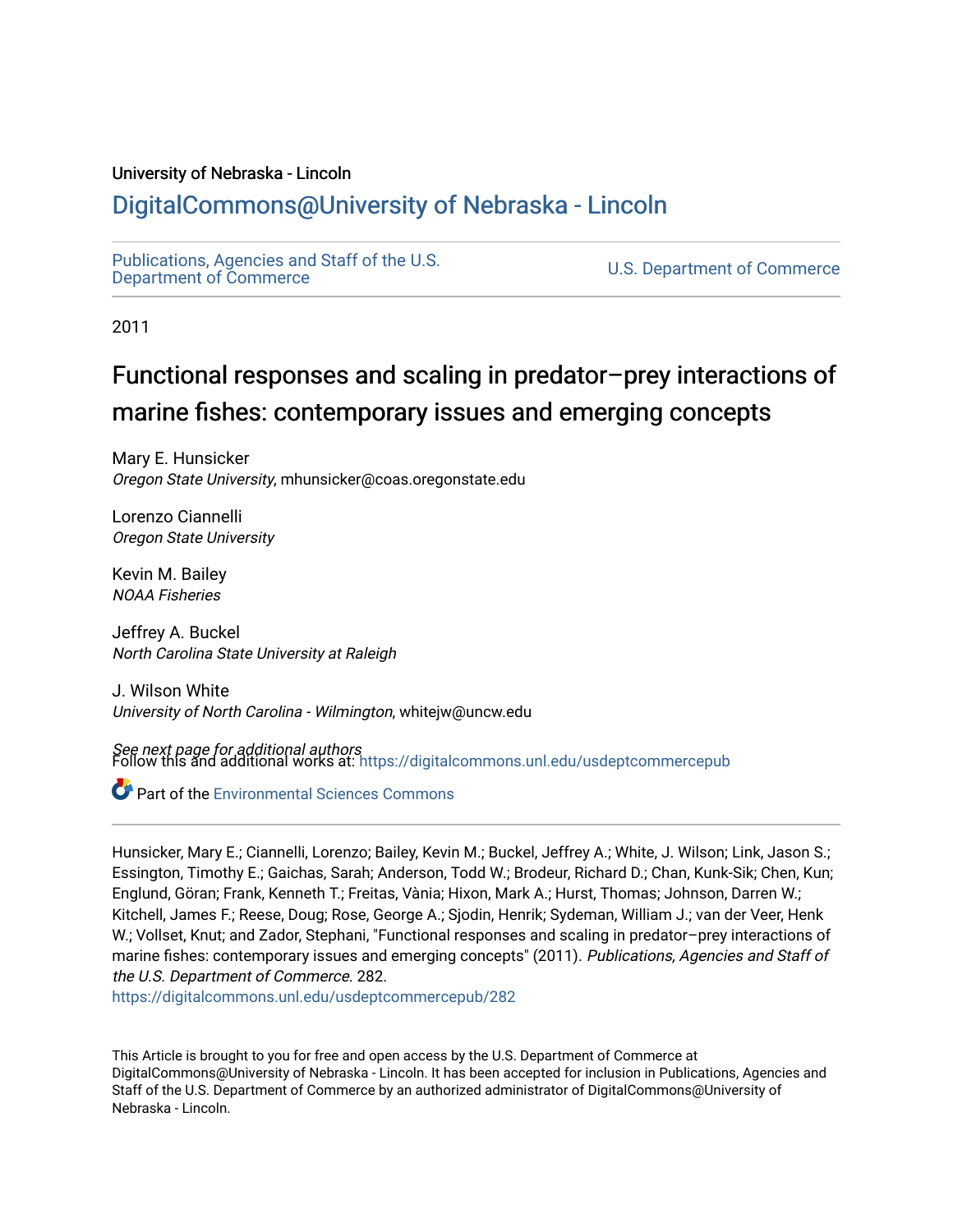# Authors

Mary E. Hunsicker, Lorenzo Ciannelli, Kevin M. Bailey, Jeffrey A. Buckel, J. Wilson White, Jason S. Link, Timothy E. Essington, Sarah Gaichas, Todd W. Anderson, Richard D. Brodeur, Kunk-Sik Chan, Kun Chen, Göran Englund, Kenneth T. Frank, Vània Freitas, Mark A. Hixon, Thomas Hurst, Darren W. Johnson, James F. Kitchell, Doug Reese, George A. Rose, Henrik Sjodin, William J. Sydeman, Henk W. van der Veer, Knut Vollset, and Stephani Zador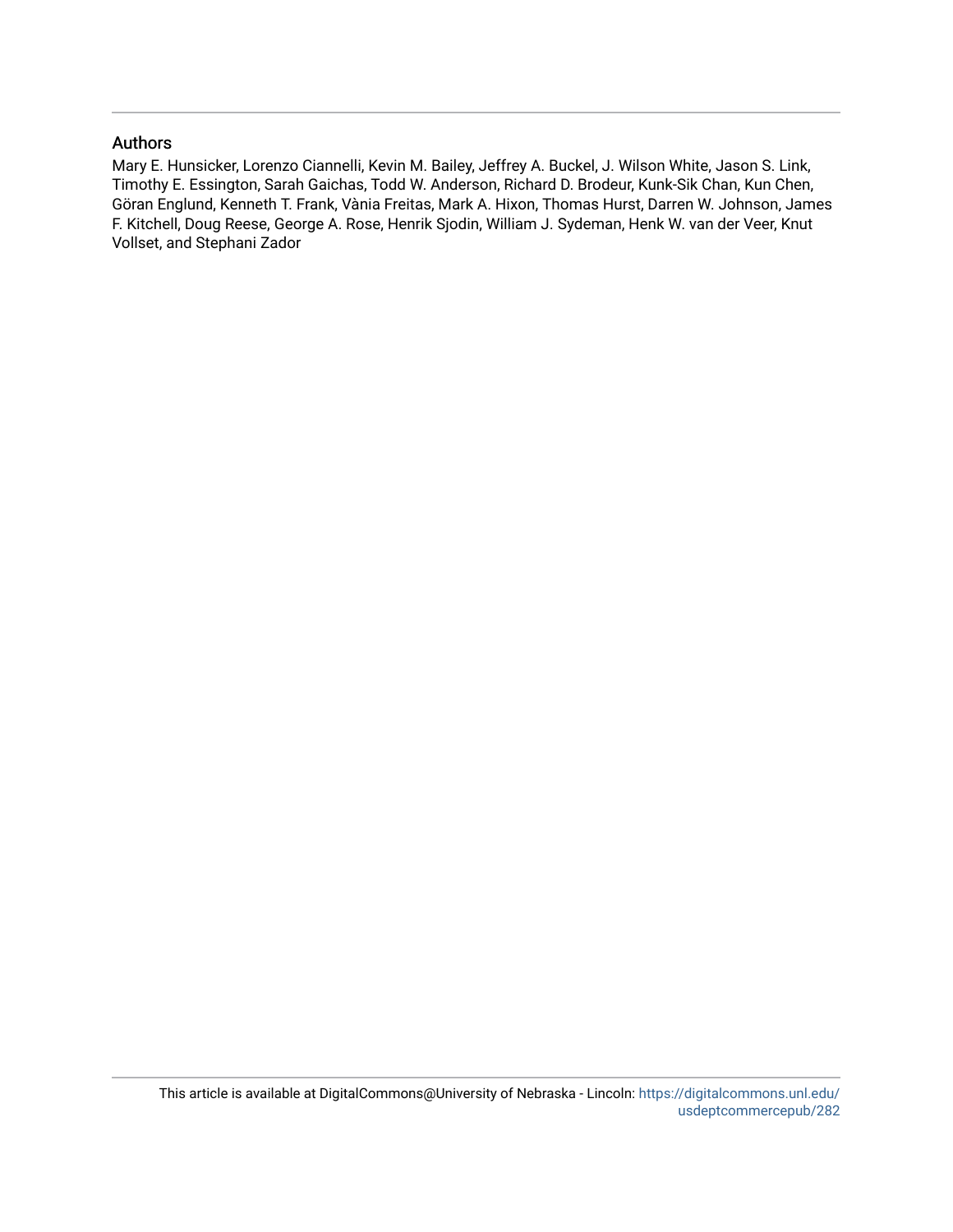# REVIEW AND

# SYNTHESIS Functional responses and scaling in predator–prey interactions of marine fishes: contemporary issues and emerging concepts

# Abstract

Mary E. Hunsicker,<sup>1</sup>\* Lorenzo Ciannelli,<sup>1</sup> Kevin M. Bailey,<sup>2</sup> Jeffrey A. Buckel,<sup>3</sup> J. Wilson White,<sup>4</sup> Jason S. Link,<sup>5</sup> Timothy E. Essington,<sup>6</sup> Sarah Gaichas,<sup>2</sup> Todd W. Anderson,<sup>7</sup> Richard D. Brodeur,<sup>8</sup> Kung-Sik Chan,<sup>9</sup> Kun Chen,<sup>9</sup> Göran Englund,<sup>10</sup> Kenneth T. Frank,<sup>11</sup> Vânia Freitas, <sup>12, 13</sup> Mark A. Hixon, <sup>14</sup> Thomas Hurst,<sup>2</sup> Darren W. Johnson,<sup>15</sup> James F. Kitchell,<sup>16</sup> Doug Reese,<sup>1</sup> George A. Rose,<sup>17</sup> Henrik Sjodin,<sup>10</sup> William J. Sydeman,18, Henk W. van der Veer,<sup>12</sup> Knut Vollset<sup>19</sup> and Stephani Zador<sup>2</sup>

Predator–prey interactions are a primary structuring force vital to the resilience of marine communities and sustainability of the world's oceans. Human influences on marine ecosystems mediate changes in species interactions. This generality is evinced by the cascading effects of overharvesting top predators on the structure and function of marine ecosystems. It follows that ecological forecasting, ecosystem management, and marine spatial planning require a better understanding of food web relationships. Characterising and scaling predator– prey interactions for use in tactical and strategic tools (i.e. multi-species management and ecosystem models) are paramount in this effort. Here, we explore what issues are involved and must be considered to advance the use of predator–prey theory in the context of marine fisheries science. We address pertinent contemporary ecological issues including (1) the approaches and complexities of evaluating predator responses in marine systems; (2) the 'scaling up' of predator–prey interactions to the population, community, and ecosystem level; (3) the role of predator–prey theory in contemporary fisheries and ecosystem modelling approaches; and (4) directions for the future. Our intent is to point out needed research directions that will improve our understanding of predator–prey interactions in the context of the sustainable marine fisheries and ecosystem management.

#### Keywords

Ecosystem models, individual-based models, marine fisheries, multi-species model, predator responses, predation, population regulation, scaling.

Ecology Letters (2011)

#### INTRODUCTION

It has long been recognised that predator–prey interactions play an important role in the dynamics of marine fish populations (Sissenwine 1984). Predation represents a large source of fish mortality, often exceeding the mortality rates imposed on species targeted by commercial fisheries (Tyrrell et al. 2011). Predation, alone or in combination with competition, can also cause density-dependent mortality in marine fishes (Hixon & Jones 2005), and acts as a structuring force in marine food webs (Frank et al. 2005). Thus, reductions in predator densities may cause trophic cascades and ecosystem shifts into alternate states (Frank et al. 2005), potentially

<sup>1</sup>College of Oceanic and Atmospheric Sciences, Oregon State University, Corvallis, OR 97331, USA

2 NOAA Fisheries, Alaska Fisheries Science Center, Seattle, WA 98115, USA <sup>3</sup>Department of Biology, North Carolina State University, Raleigh, NC 27695, USA 4 Department of Biology and Marine Biology, University of North Carolina, Wilmington, NC 28403, USA

5 NOAA Fisheries, Northeast Fisheries Science Center, Woods Hole, MA 02543, USA

<sup>6</sup>School of Aquatic and Fishery Sciences, University of Washington, Seattle, WA 98105, USA

7 Department of Biology, San Diego State University, San Diego, CA 92182, USA 8 NOAA Fisheries, Northwest Fisheries Science Center, Seattle, WA 98112, USA <sup>9</sup>Department of Statistics and Actuarial Science, University of Iowa, Iowa City, IA 52242, USA

 $10$ Department of Ecology and Environmental Science, Umeå Marine Sciences Centre, SE-901 87 Umeå, Sweden

weakening ecosystem resilience (Folke et al. 2004). An improved understanding of how predator and prey populations are regulated should lead to the capacity to identify key trophic linkages and more effectively model marine fish population dynamics and food webs.

The emerging push for scientific advice to support ecosystem-based management (Link 2010) and for ecological forecasting in general (Clark et al. 2001) highlights the need to better understand predator– prey linkages in marine food webs. Over the past decade, substantial progress has been made in the advancement of multi-species modelling (Hollowed et al. 2000; Whipple et al. 2000; Plagányi 2007) and the development of food web and ecosystem models (Christensen & Walters 2004; Plagányi 2007 and references therein). These models

 $11$  Department of Fisheries and Oceans, Bedford Institute of Oceanography, Dartmouth, NS Canada B2Y 4A2

12Royal Netherlands Institute for Sea Research, 1790 AB Den Burg (Texel), The Netherlands

13 CIMAR/CIIMAR, Interdisciplinary Centre of Marine and Environmental Research, Porto University, 4050-123 Porto, Portugal

14Department of Zoology, Oregon State University, Corvallis, OR 97331, USA <sup>15</sup>NCEAS, University of California, Santa Barbara, CA 93101, USA

<sup>16</sup>Center for Limnology, University of Wisconsin, Madison, WI 53706, USA  $17$ Fisheries and Marine Institute of Memorial University of Newfoundland, St. John's, NL Canada A1C 5R3

<sup>18</sup>Farallon Institute for Advanced Ecosystem Research, Petaluma, CA 94975, USA  $19$ Uni Environment, Laboratory of freshwater ecology and inland fisheries, N-5020 Bergen Norway

\*Correspondence: E-mail: mhunsicker@coas.oregonstate.edu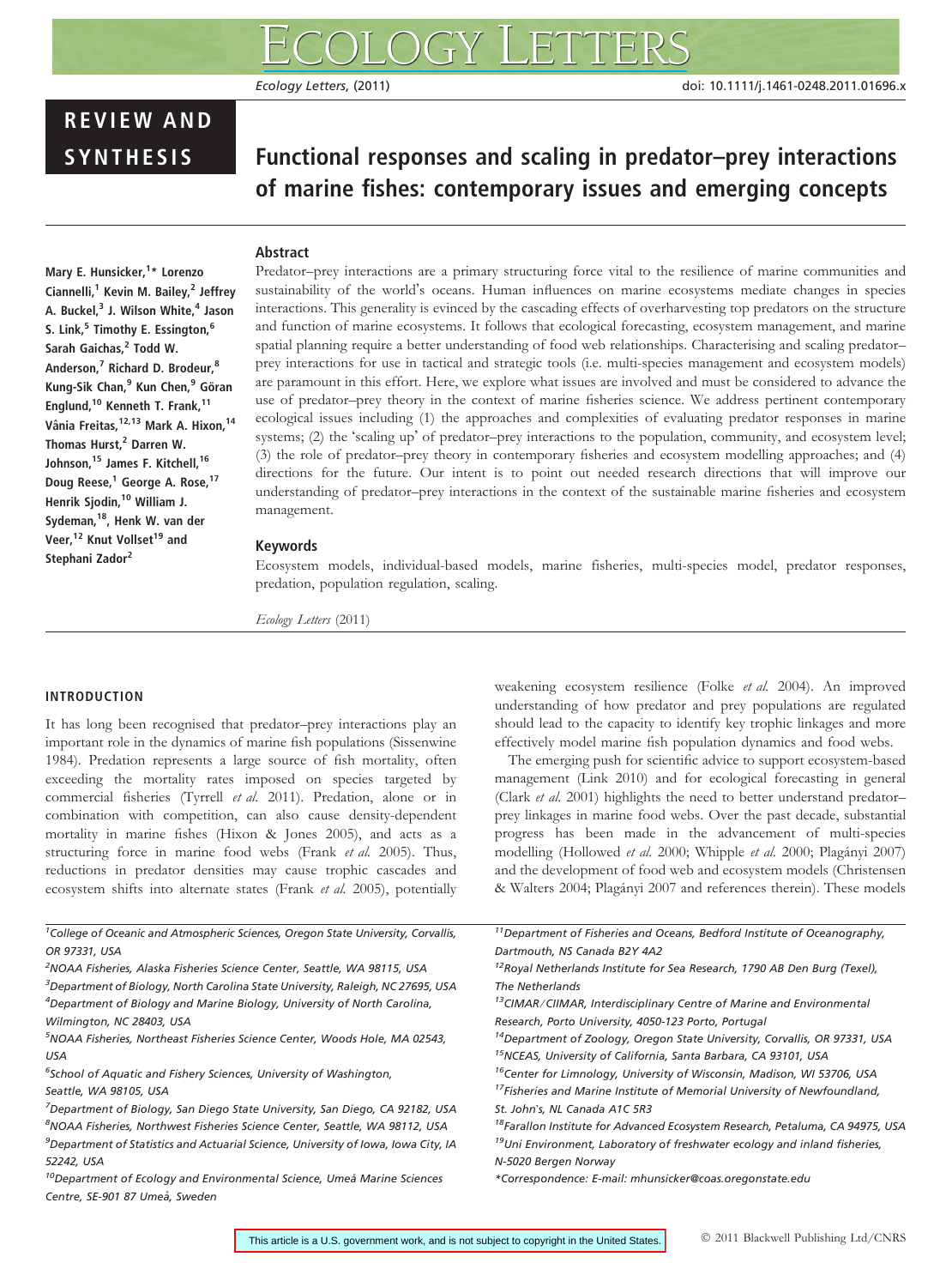have improved our ability to evaluate the potential influence of species interactions on population dynamics. However, we still face important challenges in modelling trophic interactions. Marine systems are highly variable in space and time, and marine fishes are largely opportunistic predators therefore traditional predator–prey models developed for specialist predators in terrestrial systems (e.g. Holling 1959) are difficult to apply to marine food webs. Nevertheless, functional responses (i.e. the relationship between prey density and per-predator prey consumption; Solomon 1949; Holling 1959) are the foundation of many models used in marine ecosystems. Given the complexities of these systems, some guidelines for how functional responses might be applied to better understand the impact of predator–prey interactions would be a novel contribution.

A central issue in theoretical, behavioural and fisheries ecology is the scale dependency of predator responses. Ecologists realise that patterns and processes of ecological phenomena can shift across scales (Wiens 1989; Levin 1992). For instance, consumption rates of predators and observed functional responses have been shown to vary with the size of experimental arenas (Bergström & Englund 2002, 2004). In marine systems, there is a need to characterise predator–prey interactions at population, community, and ecosystem levels, and particularly at the scales over which fisheries operate and are managed. However, what we measure at the laboratory and local scale is not easily translated to complex seascapes. Moreover, it is difficult to derive fine-scale predator responses from fisheries data, which are often aggregated across space and time, thereby obscuring key sources of variability. To apply predator–prey theory at scales relevant to marine fisheries ecology, we must 'scale up' local observations (individuals) to populations (stocks), as well as to the habitat context where interactions occur in nature. Solutions to the scaling issue are needed to improve our estimates of species interactions in fisheries and ecosystem models, and in turn, our management and conservation strategies for marine ecosystems (Levin 1992).

Predator–prey theory and concepts of scaling have been studied extensively for several decades. The intent of this article is not to review the expansive work on predator responses or the scale dependence of ecological processes, as this has already been done (e.g. Jeschke et al. 2002; Englund & Cooper 2003). A detailed review of contemporary fisheries and ecosystem models is also beyond the scope of this article. Instead, our goal is to discuss the needs and considerations for advancing the use of predator–prey theory in the context of marine fisheries science. We do so by first identifying the unique challenges of estimating predation rates of marine fish predators. We focus on predator response models because they are readily used in multi-species and ecosystem applications to describe predator–prey interactions. Next, we present the state of the art in how to scale-up local observations of predator–prey interactions to larger contexts. We then discuss the role of predator–prey theory in common modelling approaches used to explore and forecast dynamics of marine systems. We conclude with suggestions for innovative future lines of research that can improve our ability to understand and predict the dynamics of predator and prey populations.

#### PREDATORY INTERACTIONS AND IMPACTS

There are different approaches to estimate predation mortality and obtain quantitative representations of predator–prey interactions. Fundamentally, the first step is to use one of several methods to quantify predator feeding rates. Commonly used feeding rate estimation techniques include: stomach contents⁄ evacuation rates, bioenergetics models, and visual observations (as in reef or lab studies) (see Ney 1990 and references therein). The feeding rate can then be used to parameterise predator responses in a suite of models to predict how predation rates may change as a function of extrinsic variables and to identify a predator's capacity to regulate prey populations.

#### Predator responses

Holling (1959) described various types of functional and numerical response (collectively known as the 'predator response') to better understand the components of predator–prey interactions. The functional response describes the relationship between per capita predator consumption and prey density (Solomon 1949), and is typically defined at scales much smaller than the target ecosystem. The three main types of functional response are linear (Type I), decelerating (Type II), and sigmoidal (Type III) relationships between individual predator feeding rate and prey density (Holling 1959). More complex and less well-known forms of the classical prey-dependent functional responses include predator-dependent and multi-species dependent responses. Predator-dependent responses (Abrams & Ginzburg 2000; Walters & Kitchell 2001; Essington & Hansson 2004) occur when the total consumption of prey is decoupled from predator abundance due to processes such as predator interference (DeAngelis 1975), prey refuge use (Abrams 1994), or spatial heterogeneity in predator and prey abundance (Keeling et al. 2000). Multi-species functional responses may include feeding by a single predator on multiple prey types (e.g. Rindorf & Gislason 2005). Synergistic effects of multiple predator species are becoming increasingly apparent (Hixon & Carr 1997), although how these effects should be represented in multi-predator functional response equations is not entirely clear.

Functional response models are often part of larger ecosystem models that predict how predator feeding rates change as a function of multiple variables in addition to prey density (e.g. predator body size, prey size and quality, predator and prey overlap). Ecosystem models, which are increasingly used to provide guidance on fisheries management questions, are sensitive to the assumptions surrounding functional responses. Thus, it is important that predator responses are understood as thoroughly as possible. The exact form of the functional response might not be critical if a model is being used strategically, if prey groups are not at an extreme biomass (high or low), or if similar conclusions are reached regardless of the form of the functional response. However, it is critical to use the correct form of the functional response when prey groups do reach extreme biomass levels and the form of the response changes model behaviour and performance. It is prudent to compare models using different forms of functional responses and to be cognizant that there may not be one 'best' functional response type across predators (Moustahfid et al. 2010), models and environments. Also, derived estimates of functional response parameters may be verified through alternative methods used to model predator foraging, such as probability-based approaches that are based on empirically derived predation components (encounter, attack and capture; O'Brien 1979).

The numerical response represents the change in predator numbers as a function of prey density (Holling 1959). This response has been partitioned into a reproductive numerical response (Hassell 1966), typically at larger spatial and temporal scales, and a behavioural aggregative response at small spatial and temporal scales (Hassell 1966; Murdoch &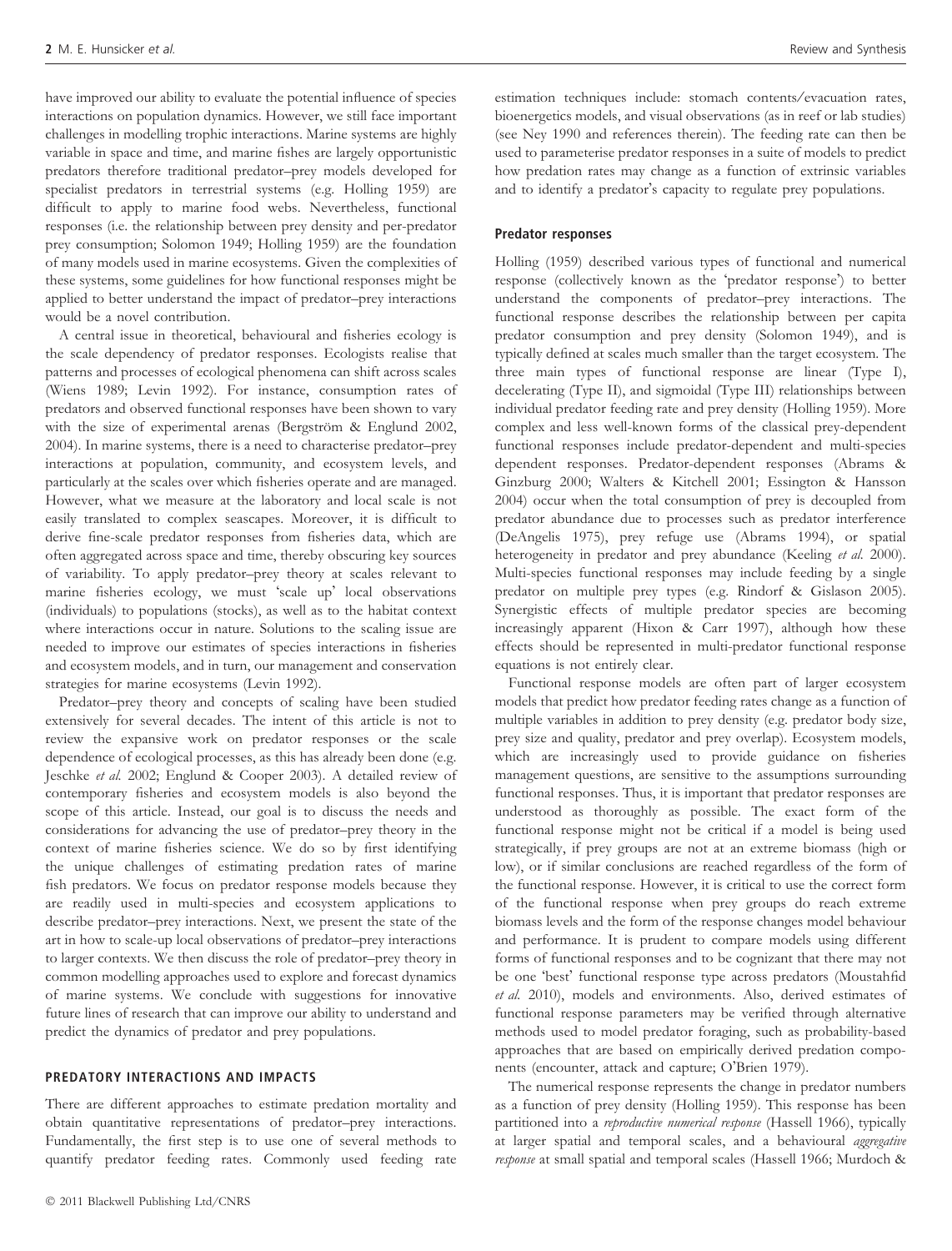Stewart-Oaten 1989). In marine fishes, numerical responses of predators to prey populations are complicated by complex ontogenetic changes in diet and the possibility that population dynamics are dictated by events that occur during key life history stages. That is, the availability of specific prey types during critical, often early life history stages, can govern annual reproductive success. Thus, availability of prey to adult stages will be manifest by increased growth and fecundity, but this may not directly translate into enhanced reproduction in any given year. In contrast, there are several lines of evidence for behavioural, aggregative responses (White et al. 2010). For example, in a temperate system, an aggregative response in combination with a Type II functional response by a piscivorous kelp bass caused spatial density dependence in kelp perch (Anderson 2001). Also, it has been suggested that differences in the functional response of piscivorous fishes to pelagic prey (Type II) and demersal prey (Type III) may arise from aggregations of pelagic fishes that attract large numbers of predators (Moustahfid et al. 2010). Because of the smaller scales involved, aggregative responses are logistically much easier to demonstrate than reproductive responses (Hixon & Carr 1997; Anderson 2001).

# Contemporary issues of predator responses relevant to marine fishes

Predator responses can be influenced by a number of environmental variables other than prey abundances, including the characteristics (e.g. size) of focal prey, the density and characteristics of alternative prey, predators and competitors, environmental factors that can influence predator physiology (e.g. temperature), and habitat architecture (e.g. seascape). Moreover, many key environmental variables are heterogeneous in space and time and can interact with each other (e.g. temperature influence on prey size). Below, we provide examples of several factors that complicate the application of functional response models over broader temporal and spatial scales.

# Variability in predator preferences

While recognising that there are some highly specialised marine predators, the diverse diet of many species indicates that feeding is often opportunistic. Heterogeneity in predator selection for a particular prey species (either passive or active selection) through space and time can be influenced by the relative abundance of other prey (Murdoch 1969; Abrams & Matsuda 2005). Predator preference for a particular prey species typically increases with the abundance of that species relative to other available prey. This mechanism is known as positive prey switching (Chesson 1984) and generalist predators can exert a Type III functional response primarily due to this foraging behaviour (Murdoch et al. 1975). Positive prey switching has profound implications for predator and prey population stability (Murdoch 1969) and therefore is an important area of study. However, for marine predators it is not known whether diversity in feeding habits represents a switching response of predators (feeding disproportionately more than expected on a particular prey type that has high relative abundance) or simply diversity in prey encounter rates and little preference for any single prey type. Modelling a predator as a 'switching' versus 'encounter rate' predator can make a difference in predictions of predation. For example, if a climate model predicts a change in prey community or shift in prey distribution, then how a predator's diet would change, and thus our ability to predict their impact, would be highly influenced by whether the predator was

modeled as a 'switching' or 'encounter rate' type. A switching predator is more likely to have regulatory effects than an encounter rate predator. Resolving these issues of high diet breadth will require technological and observational advances that permit the measurement of prey selection in response to local- and regional-scale prey fields.

#### Interactions among predators

Facilitation and interference among predators (intra- or interspecific) can be important in explaining temporal and spatial variability in predator responses. There are instances when multiple predator species can actually facilitate prey capture. Hixon & Carr (1997) showed that the synergistic action of resident and transient predators exhibiting different search behaviours led to more intense predation on coral-reef fish prey. Also, adult predators may alleviate the predation risk that smaller conspecifics encounter in 'foraging arenas' by consuming potential predators⁄ competitors of juveniles (Walters & Kitchell 2001). This in turn improves the foraging success of younger life stages. Alternatively, predators can affect the functional response of conspecifics through interference (Abrams & Ginzburg 2000), which is one mechanism leading to predator-dependent functional responses (Essington & Hansson 2004). Given the same prey density, an increase in predator abundance will most likely reduce the per capita availability of prey and therefore reduce the per capita consumption rate (see Buckel & Stoner 2004 and references therein). At the ecosystem level, comparisons between prey-dependent and predator-dependent functional responses may shed light on the potential importance of predator interference and facilitation (Abrams & Ginzburg 2000; Essington & Hansson 2004).

#### Habitat architecture and local features

Spatial variability in landscape features, such as vegetation or bottom substrate, will affect the spatial variability of predator responses. For example, the presence of refugia can influence various attributes of the functional response (Anderson 2001). The mechanisms are not always clear, although increased physical structure appears to provide refuge for only low numbers of prey. Heterogeneity in 'seascape' features (e.g. fronts, eddies, thermal and biological structure) creates ephemeral refugia for prey and affects multiple aspects of predator and prey behaviours (e.g. predator and prey concentration at fronts, prey refugia in structure). This, in turn, can also influence the feeding response of predators on their prey. In marine environments, clear examples can be found for the effects of light and turbidity on the reaction distance and feeding intensity of the predator (Fiksen et al. 1998), the effect of turbulence on encounter rate and prey pursuit probability (Mackenzie et al. 1994), and the effect of water temperature on predator physiology, swimming speed and encounter rate with prey (e.g. Sanford 1999). As we discover additional sources of spatial and temporal heterogeneity in predator–prey interactions, the variability they produce accumulates over the small-scale observations to predict seascape-level dynamics.

# Complications in sampling and estimation of predator–prey interaction

Although predator–prey theory and the role of the functional and aggregative responses in population regulation are well grounded, tests of these theories are mostly limited to laboratory experiments (but see Anderson 2001; Essington & Hansson 2004; Rindorf & Gislason 2005). Given the complexities of predator responses, the usefulness of laboratory experiments to mimic reality and parameterise large spatial scale population level models has been called into question (Abrams &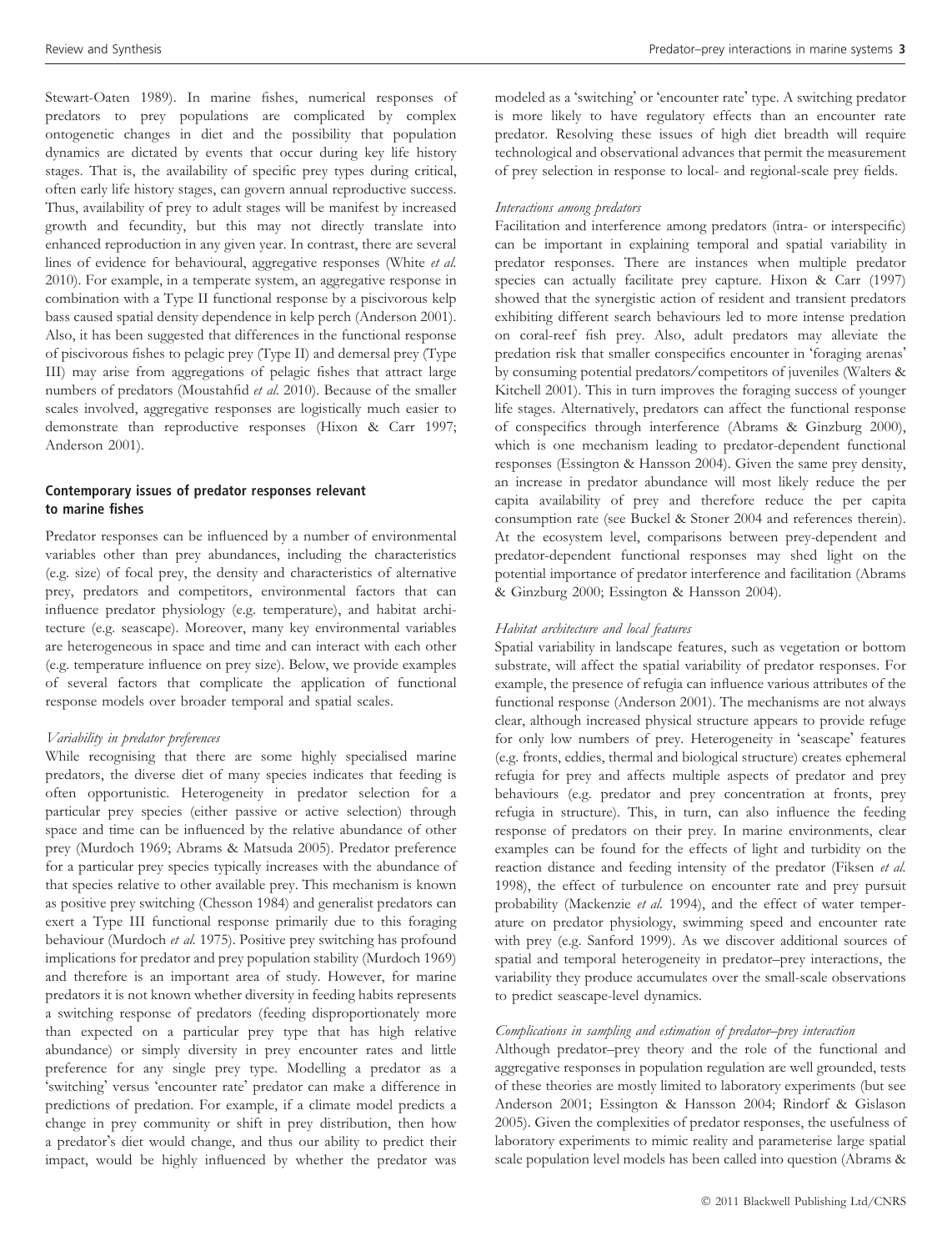Ginzburg 2000). However, field measurements can also be problematic because logistical and data limitations can lead to mismatches in what is required to describe functional responses compared to what is possible to measure. For example, measurements of prey densities and feeding rates are often derived from trawl and hydroacoustic surveys. These surveys may miss certain prey species due to differential catchability or availability to the sampling gears, and they may not sample over the same area as the predators (Rindorf et al. 2006). Also, predator stomach contents may reflect food consumption over a longer period relative to the short trawl hauls, and therefore prey densities observed in the trawls may not match what the predator encountered. The mismatches between field data and parameterisation of functional response models may be handled by addressing the issues of scale.

# DEALING WITH THE PROBLEM OF SCALE

The consequences of heterogeneity for predator responses raise the issue of how best to 'scale-up' local observations to make ecosystemlevel predictions. All ecological processes have a characteristic scale defined by the regions of space and time over which processes generate variability in the measurement of interest (Levin 1992; Urban 2005). Often, multiple processes that operate at different scales influence quantities of interest (e.g. densities of predators and prey). Such heterogeneity presents a significant challenge for understanding natural systems because our knowledge of ecological processes is typically derived from empirical studies that are substantially restricted in time and space. In this discussion, it is important to distinguish between the 'process scale', which includes the interactions of animals with their environment and other individuals, and the 'observational scale' which is the resolution (grain) and extent at which processes are sampled. Often it is suggested that the process scale should determine the observational scale (Levin 1992; White et al. 2010), but this is often impractical, especially if one desires to understand a process that has a fine resolution over a large spatial or temporal extent. The difference in scales at which predation events occur and fisheries are managed further complicates the situation. The large extent of marine ecosystems necessitates that managers consider results from tactical and strategic models that analyse and predict system responses to anthropogenic forcing (e.g. marine spatial planning and fishing) (Hollowed et al. 2011). These models may build upon observations made at much smaller scales (Levin 1990); therefore, it becomes important to scale up (or scale down) results from observations made over a different domain of space and time (Fig. 1). These issues lead to specific questions in the context of predator–prey interactions: (1) What are the key scales at which systems are regulated and structured?; (2) At what scale should we measure functional and aggregative responses?; (3) What processes produce heterogeneity in predator– prey systems, and how do processes at different scale interact to produce emergent properties?; and (4) What procedures allow us to translate from one scale to another?

#### Key aspects of the scaling problem for predator–prey interactions

Interpreting information from empirical studies can be facilitated by a careful consideration of both the extent and grain of the study (Wiens 1989). The extent and grain (or resolution) of the study will determine the openness of a system, and will therefore affect the relative importance of demographic rates underlying the ecological processes measured. For example, when the area of study is small, the



Figure 1 Schematic illustration of characteristic spatial and temporal scales of different processes that affect the density dynamics of predators and prey. Open black circles indicate predator functional responses, filled grey circles indicate prey responses to predator actions, and dashed circles indicate abiotic forces. Dashed boxes indicate scales of observation and/or management. Observations made at a particular scale will integrate variability created by processes falling within that box (i.e., processes occurring at small scales can contribute to variability observed at much larger scales). To 'scale up' from small-scale observations (small dashed box) to larger scale predictions (large dashed box), a scale transition must account for variance introduced by processes at the intervening scales.

perimeter:area ratio will be relatively high and abundance may be strongly influenced by movement (e.g. aggregative responses of predators). In contrast, when the area of study is larger, perimeter to area ratios decrease, and birth and death rates (reproductive response) may be primary determinants of abundance (e.g. Englund & Hamback 2007). Studies with greater extent tend to detect greater variability because the effects of both small- and large-scale processes will be included (Levin 1992; Urban 2005; Fig. 1). A similar phenomenon occurs when sampling over time, as low-frequency events tend to introduce variability in both abiotic and biotic variables ('1/f-noise'; Halley 1996; Denny et al. 2004). Accurately characterising variability in ecological systems is important because many ecological processes are nonlinear. Because of nonlinearities, the biological consequences of certain processes cannot be inferred from average environmental conditions - a phenomenon known as Jensen's inequality (Fig. 2; also see Ruel & Ayres 1999). Any attempt to average a nonlinear process over heterogeneities in space or time will produce a bias like that shown in the Fig. 2; this bias is termed the aggregation error.

The grain of a study has important implications for how to properly scale information. Observations will integrate variability from multiple processes operating below the grain, and scaling up information from the grain to the extent of the study will require information at both levels (Rastetter et al. 1992). For example, functional responses may be estimated by sampling predators and prey within trawls and comparing the mean number of prey consumed per predator as a function of mean prey density. However, such observations are summarising both the functional response (a property of individual predators) and any other processes that affect the distribution of individual predator's access to prey (e.g. aggregation and/or competition among predators). Scaling up the patterns of prey consumption within trawls to larger populations requires information on how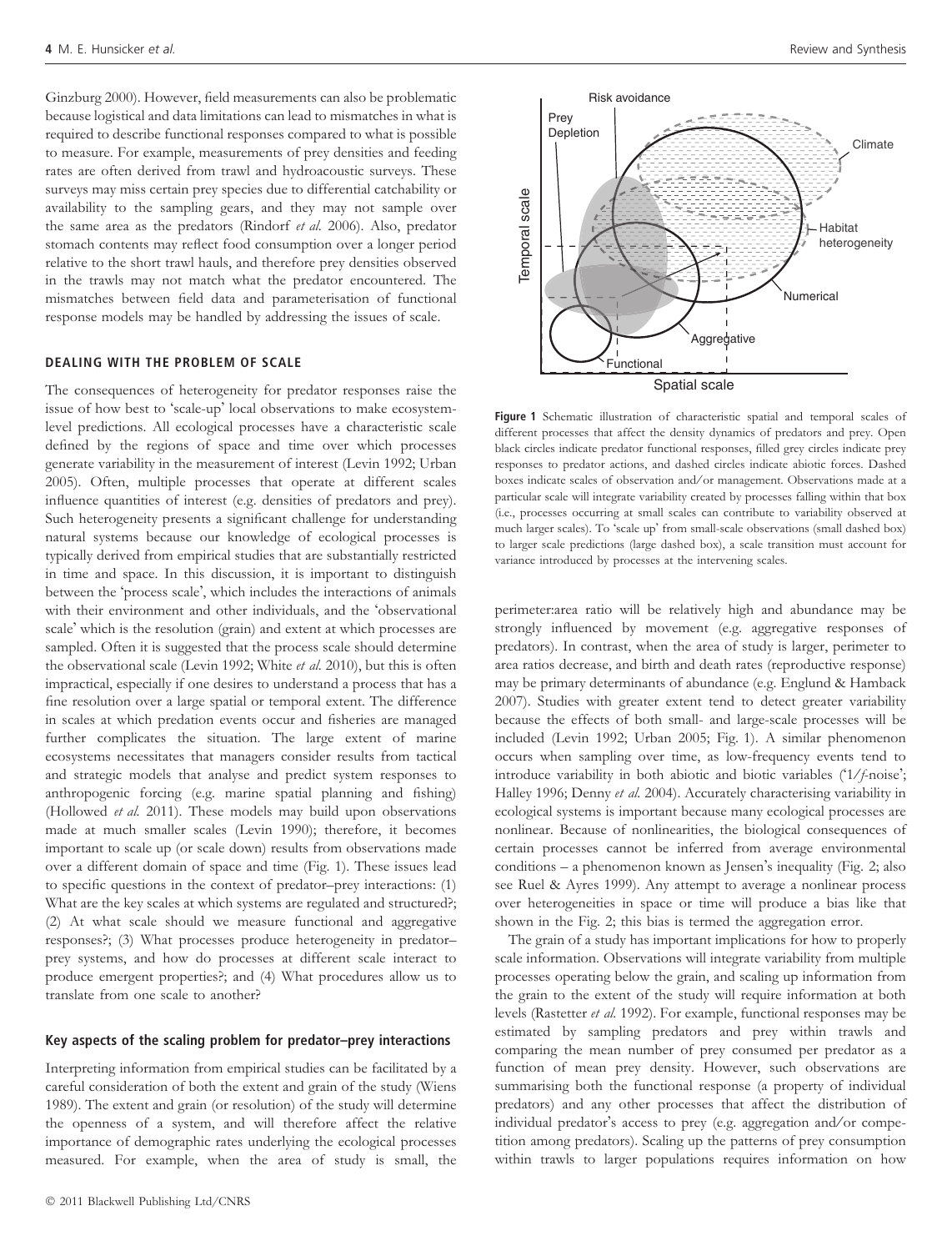

Figure 2 An illustration of Jensen's inequality. Solid line represents a functional response, f(N), describing number of prey consumed per predator as a function of prey density. Because of the nonlinear relationship, the average result of  $fN$ ,  $\overline{f(N)}$ , does not equal the result of the function at average prey densities,  $f(\overline{N})$ . Predicting prey consumption based on mean prey densities therefore gives a biased estimate of the mean number of prey consumed per predator: the aggregation error. Importantly, this bias will tend to increase with increased variability in prey density. If the distance between  $N_{\text{hi}}$  and  $N_{\text{low}}$  were greater,  $f(\overline{N})$  would increase and  $f(N)$  would decrease.

predators and prey are distributed within the extent of the populations. A challenge for scaling empirical observations will therefore be to identify heterogeneity in processes that occur above or below the grain of study and account for them when transitioning observations across different domains of space and time.

A variety of strategies exist for minimising the aggregation error when scaling up. Several statistical approximations utilise information on the spatial variation at scales greater than the grain of the functional response (see Scale transition theory for nonlinear processes in heterogeneous systems). However, before applying any quantitative scaling method, it is worthwhile to consider the processes

generating heterogeneity in the system so that the resulting spatial variation can be accounted for by sampling and modelling methods. For example, if habitat heterogeneity is responsible for spatial variance in attack success, then the granularity of the habitat structure may constrain predator foraging behaviour and define the spatial scale at which predators respond to prey (see White et al. 2010). In that situation, a large-scale approximation may require sampling (and scaling) at different resolutions within a single landscape according to the local habitat granularity. Alternatively, an individual based model (IBM) could respond directly to variation in habitat granularity (Bianchi et al. 2009). Heterogeneity may also arise from behavioural interactions. The typical null model of spatial predator–prey interaction is the ideal free distribution, although most natural systems violate one or more of the assumptions of perfect information, unconstrained movement, and sessile prey. In particular, mobile predators and prey may be involved in a spatial attraction-avoidance game, so the steady-state distribution of animals will depend on the relative movement rates of the species and spatial heterogeneity in habitat productivity (Sih 2005). The outcome of such games, as indicated in the previous section, may also depend on habitat structure if prey are more vulnerable in certain locations than in others. With mobile prey, it appears that models assuming that predators distribute themselves according to the prey resource or to locations of higher prey vulnerability are more successful than those assuming predators respond to local prey density (Flaxman & Lou 2009; Laundre 2010). This is also a case in which IBMs prove useful (Okuyama 2009).

# Scale transition theory for nonlinear processes in heterogeneous systems

Despite a few examples in which small-scale observations accurately predict large-scale processes (reviewed by White et al. 2010), process scaling will produce aggregation errors in most cases. There are several approaches for correcting such errors. Conceptually, the simplest scaling approach is partitioning (Rastetter et al. 1992): partition the larger scale habitat into smaller units, run the model in each unit, and sum the output over all units (e.g. Bergström et al. 2006). This



oreia fitted to field data collected at the local scale. (b) Relationship between regional mean prey density and the spatial variance in prey density  $(\sigma_N^2)$ . (c) Relationship between the annual change in prey density and the spatial covariance of predator and prey density  $(\sigma_{N,P})$ . (d) Scale-transition-derived functional responses (solid curves) for periods of increasing (crosses, upward arrow) and decreasing (diamonds, downward arrow) prey abundance. For comparison the local-scale functional response (without the scale transition) is also shown (dashed line). Adapted from Englund & Leonardsson (2008).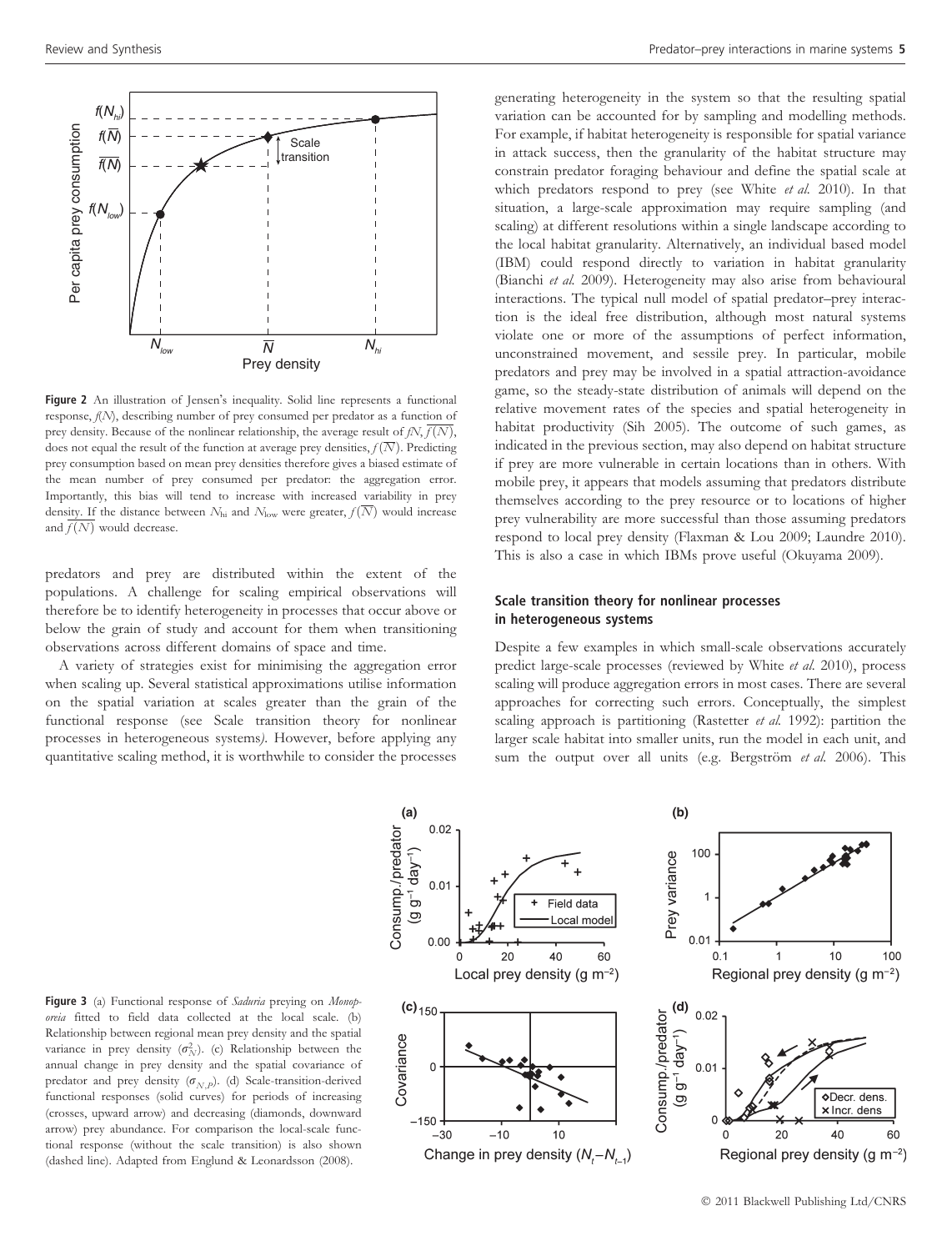approach is often infeasible because of the sheer number of partitions required by the fine scales at which predator functional responses operate. Alternatively, the calibration approach (Rastetter et al. 1992) involves fitting the small-scale function directly to large-scale data. An example is when a functional response model is fitted to prey densities and stomach contents observed in trawl surveys (Rindorf & Gislason 2005). The resulting parameter estimates are likely different from the rates observed at a scale relevant for predator behaviour, but it could be used to model consumption as function of large-scale average prey density. An important strength of this method is that it allows all sources of aggregation errors to be corrected without increasing the complexity of the model. A disadvantage is that the estimated parameter values do not correctly represent the small-scale process. In general, the degree of bias involved in scaling up (or down) will depend on the degree of nonlinearity in the functional response and the magnitude of spatial variation in prey abundance. White (2011) used a coral reef fish example to illustrate how one can model variation in those two factors analytically and compare the results to

Box 1 Application of the scale transition technique

One of the first applications of scale transition theory to a marine predator-prey system has been developed for the isopod Saduria entomon, which preys primarily upon the amphipod Monoporeia affinis in the benthos of the northern Baltic Sea (Bergström et al. 2006; Englund & Leonardsson 2008). A multi-decadal monitoring programme has sampled densities of both species at 11 stations within a 300  $km<sup>2</sup>$  area. To describe predator–prey dynamics at this 'regional' spatial scale, Englund & Leonardsson (2008) scaled up estimates of the predator's functional response. The functional response reflects the prey density experienced by a predator at the scale of a single  $0.1 \text{ m}^2$  benthic sample (the 'local' scale). The scale transition equation is

 $G(\bar{N})\bar{P} \approx f(\bar{N})\bar{P} + f''(\bar{N})\bar{P}\sigma_N^2/2 + f'(\bar{N})\sigma_{N,P}$  (1)

where  $G(\bar{N})$  is the effective functional response (number of prey eaten per predator) at the regional scale,  $\bar{f}(\bar{N})$  is the functional response at the local scale (estimated in the field from stomach contents and gut evacuation rates, Fig. 3a),  $\sigma_N^2$  is the spatial variance in prey density at the regional scale, and  $\sigma_{N,P}$  is the spatial covariance between prey and predator densities at the regional scale. Overbars indicate spatial means at the regional scale.

The variance and covariance terms in the above equation approximate the influence of variability on the nonlinear functional response (Ruel & Ayres 1999; Melbourne & Chesson 2006). These terms were estimated from empirical data (Fig. 3b,c). Prey variance  $(\sigma_N^2)$  was found to be an increasing function of mean prey density (Fig. 3b), while predator–prey covariance  $(\sigma_{N,P})$  was a function of predator density and also depended on whether the prey population was increasing or decreasing (Fig. 3c; predator– prey dynamics are cyclic in this tightly coupled system).

The empirical estimates of  $\tilde{f(N)}$ ,  $\sigma_N^2$ , and  $\sigma_{N,P}$  were combined to predict  $G(\bar{N})$ , yielding a much better fit to regional-scale data for period of increasing or decreasing prey density than the fit obtained by simply 'plugging in' the local-scale functional response (Fig. 3d; Englund & Leonardsson 2008).

field data to determine the degree to which large-scale dynamics are affected by the scale transition.

A useful approach to the scaling problem is the moment approximation or scale transition (Bergström et al. 2006). This approach has been successfully applied to a range of predator–prey systems (Melbourne & Chesson 2006; Englund & Leonardsson 2008). This technique is based on a Taylor series expansion whereby the small-scale function is approximated around the mean and the resulting polynomial is then averaged over all observed variable values (Rastetter et al. 1992; Melbourne & Chesson 2006). The resulting equation contains expressions for statistical moments around the mean, such as variance, skewness, and kurtosis. In ecological applications it is common to ignore terms higher than second order (i.e. including only mean, variance and covariance), which is a reasonable assumption when distributions are close to normal or the nonlinear function is close to quadratic (Bergström et al. 2006). This assumption works well for the Type II predator functional response because all derivatives with respect to prey density are close to zero for high prey densities where the Type II model deviates most strongly from a quadratic function (Bergström et al. 2006). To our knowledge, Bergström et al. (2006) provide the only marine example of the scaling up a predator functional response (of a predatory isopod feeding on amphipods in the Baltic Sea) using the moment approximation approach (see Box 1). Note that a key to their success was the existence of a long-term data set with sampling at both fine grain (10 s of m) and coarse grain (10 s of km). These grain sizes are small in the context of marine fisheries, which are managed at the coastline or ecosystem scale to encompass the range of the population of interest. To apply the moment approximation approach more broadly, relatively fine scale sampling must be conducted first to determine whether typical trawl or acoustic survey techniques are able to sample at a scale similar to the granularity of the study system. If they are too coarse, it will be necessary to supplement them with finer-scale sampling to parameterise the moment approximation.

# ROLE OF PREDATOR–PREY INTERACTIONS IN FISHERIES AND ECOSYSTEM MODELS

There is increasing acceptance that ecosystem-based approaches to fisheries management (Link 2010) and fisheries science (Francis et al. 2007) are needed to sustain the productivity of fish stocks and to maintain the integrity of ecosystems in the face of harvesting and other factors. We view the growing development of multi-species and ecosystem models as providing a valuable contribution to understanding marine predator–prey dynamics. These models span a range of complexity and scales from minimal realistic models focused on two or more species that can be parameterised and fit to time series data (e.g. Kinzey & Punt 2009), to the detailed IBMs (Shin & Cury 2004) and end-to-end ecosystem models (Fulton 2010; Table 1). With respect to scale, these two approaches represent an important dichotomy: the former attempts to resolve the fine-scale processes from the emergent trends in population dynamics of predators and prey, while the latter attempts to predict population dynamics by specifying the rules of the fine-scale dynamics. While each model has its particular strength and limitations – particularly with regard to the ability to forecast future dynamics and to understand the role of local scale predation effects – we suggest that the greatest advancements will derive from the parallel development of models on both sides of this continuum, thereby marshalling the strengths of each direct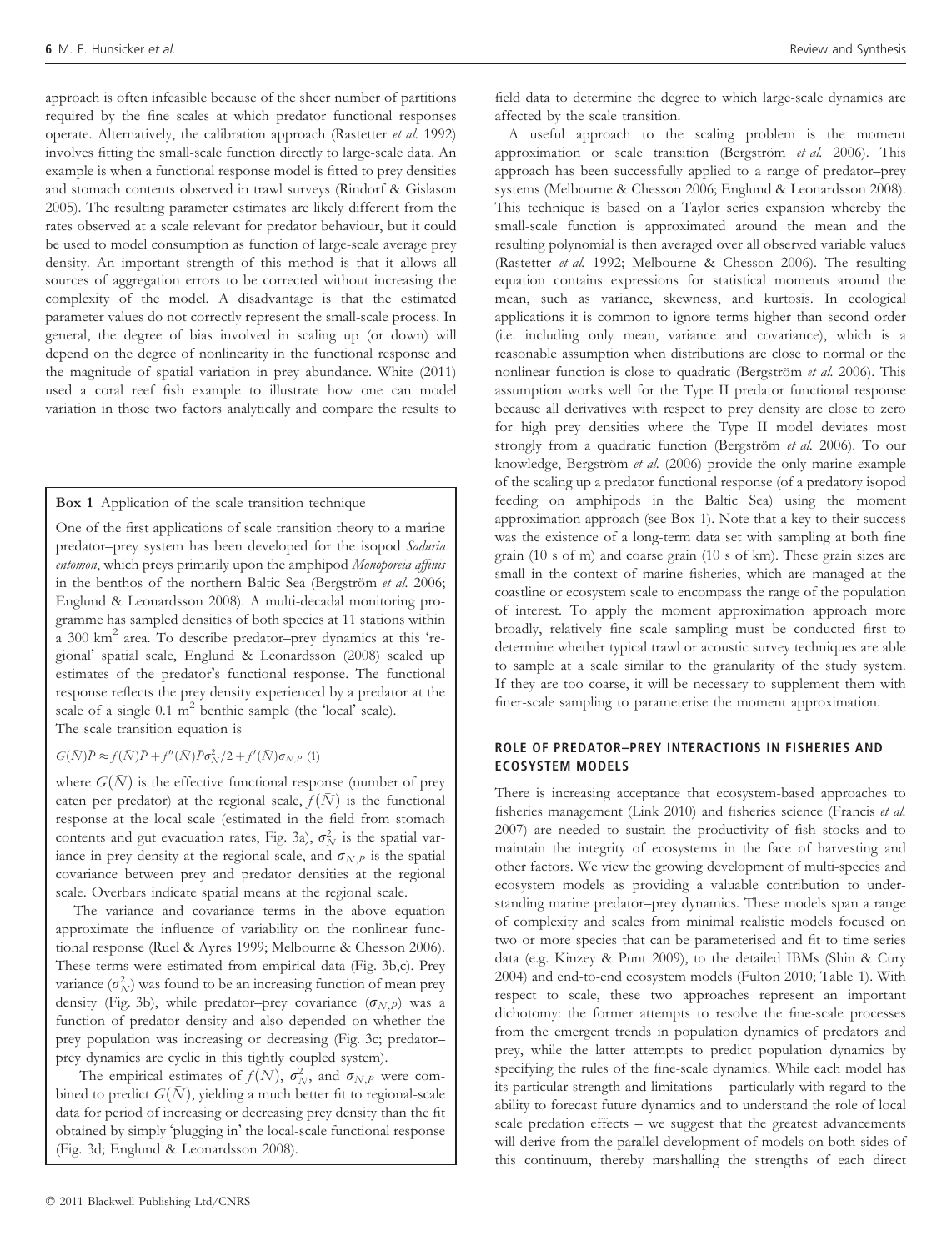| Table 1 Structure, uses, frameworks and illustrative examples of major ecological models used in fisheries and ecosystem modelling today; ranging from minimal realistic |  |  |  |  |  |  |  |  |
|--------------------------------------------------------------------------------------------------------------------------------------------------------------------------|--|--|--|--|--|--|--|--|
| models to whole system models                                                                                                                                            |  |  |  |  |  |  |  |  |

| Major ecological<br>model types                 | <b>Extended SS</b><br>assessment | Multi-species      | Aggregate<br>biomass | Food web                   | Network       | Bio-<br>geochemical | Biophysical    | End-to-end                  |
|-------------------------------------------------|----------------------------------|--------------------|----------------------|----------------------------|---------------|---------------------|----------------|-----------------------------|
|                                                 |                                  |                    |                      |                            |               |                     |                |                             |
| Model structures<br>Static snapshots            |                                  |                    |                      |                            |               |                     |                |                             |
| Backcasted to fit time series                   | $\mathbf X$                      | $\mathbf X$        | $\mathbf X$          | $\mathbf X$<br>$\mathbf X$ | $\mathbf X$   | $\mathbf X$         | $\mathbf X$    | $\mathbf X$<br>$\mathbf X$  |
| Projection as outputs,                          | $\mathbf X$                      | $\mathbf X$        | $\mathbf X$          | $\sim$                     | $\sim$        | $\mathbf X$         | $\mathbf X$    | $\mathbf X$                 |
| with forecasting                                |                                  |                    |                      |                            |               |                     |                |                             |
| Dynamic model engines variable                  | $\mathbf X$                      | $\mathbf X$        |                      |                            |               | $\sim$              |                |                             |
| Dynamic model engines fixed                     |                                  |                    |                      |                            | $\mathbf X$   | $\sim$              |                |                             |
| Requires estimates of                           | $\mathbf X$                      | $\mathbf X$        |                      | $\sim$                     | $\sim$        |                     | $\sim$         | $\mathbf X$                 |
| size selectivity                                |                                  |                    |                      |                            |               |                     |                |                             |
| Requires estimates of                           | $\mathbf X$                      | $\mathbf X$        |                      | $\sim$                     | $\sim$        |                     | $\sim$         | $\mathbf X$                 |
| type selectivity                                |                                  |                    |                      |                            |               |                     |                |                             |
| Requires estimates of 'suitability'             |                                  | $\mathbf X$        |                      | $\mathbf X$                |               |                     |                |                             |
| Requires estimates of diet                      | $\mathbf X$                      | $\mathbf X$        |                      | $\mathbf X$                | $\mathbf X$   |                     |                | $\mathbf X$                 |
| composition                                     |                                  |                    |                      |                            |               |                     |                |                             |
| Dynamic diet                                    | $\mathbf X$                      | $\mathbf X$        |                      |                            |               |                     | $\sim$         | $\mathbf X$                 |
| Fixed diet                                      |                                  |                    |                      | $\mathbf X$                | $\mathbf X$   |                     | $\sim$         | $\sim$                      |
| Requires estimates of consumption x             |                                  | $\mathbf X$        | $\mathbf X$          | $\mathbf X$                | $\mathbf X$   | $\mathbf X$         | $\mathbf X$    | $\mathbf X$                 |
| Requires estimates of                           | $\sim$                           | $\sim$             | $\sim$               | $\mathbf X$                | 3.            |                     |                | $\mathbf X$                 |
| functional response                             |                                  |                    |                      |                            |               |                     |                |                             |
| Produces estimates of                           | $\mathbf X$                      | $\mathbf X$        |                      | $\mathbf X$                | $\mathbf X$   |                     |                | $\mathbf X$                 |
| diet composition                                |                                  |                    |                      |                            |               |                     |                |                             |
| Produces estimates of consumption x             |                                  | $\mathbf X$        | $\mathbf X$          | $\mathbf X$                | $\mathbf X$   |                     | $\mathbf X$    | $\mathbf X$                 |
| Produces projections of                         | $\mathbf X$                      | $\mathbf X$        | $\sim$               | $\mathbf X$                | $\mathbf X$   |                     |                | $\mathbf X$                 |
| prey population                                 |                                  |                    |                      |                            |               |                     |                |                             |
| Produces projections of                         | $\mathbf X$                      | $\mathbf X$        | $\mathbf X$          | $\mathbf X$                | $\mathbf X$   |                     | $\mathbf X$    | $\mathbf X$                 |
| predator population                             |                                  |                    |                      |                            |               |                     |                |                             |
| Produces projections of                         | $\mathbf X$                      | $\mathbf X$        | $\mathbf X$          | $\mathbf X$                | $\sim$        |                     | $\sim$         | $\mathbf X$                 |
| prey removals                                   |                                  |                    |                      |                            |               |                     |                |                             |
| Produces estimates of M2                        | $\mathbf X$                      | $\mathbf X$        | $\mathbf X$          | $\mathbf X$                |               |                     |                | $\mathbf X$                 |
| Produces estimates of Z                         | $\mathbf X$                      | $\mathbf X$        | $\mathbf X$          | $\mathbf X$                |               |                     |                | $\mathbf X$                 |
| Produces estimates of BRPs                      | $\mathbf X$                      | $\mathbf X$        | $\mathbf X$          |                            |               |                     |                | $\mathbf X$                 |
| Produces projections of BRPs                    | $\mathbf X$                      | $\mathbf X$        | $\mathbf X$          |                            |               |                     |                | $\mathbf X$                 |
| Estimates uncertainty                           | $\mathbf X$                      | $\mathbf X$        | $\mathbf X$          | $\sim$                     |               |                     | $\sim$         | ?                           |
| Uses                                            |                                  |                    |                      |                            |               |                     |                |                             |
| Tactical management                             | $\mathbf X$                      | $\mathbf X$        | $\mathbf X$          |                            |               |                     |                |                             |
| Strategic management                            |                                  |                    |                      | $\sim$                     | $\mathbf X$   | $\sim$              | $\mathbf X$    | $\mathbf X$                 |
| Trade-offs among taxa or fleets                 |                                  | $\mathbf X$        | $\sim$               | $\mathbf X$                | $\mathbf X$   |                     | $\mathbf X$    | $\mathbf X$                 |
| Predation on targeted species                   | $\mathbf X$                      | $\mathbf X$        |                      | $\mathbf X$                | $\mathbf X$   |                     | $\mathbf X$    | $\mathbf X$                 |
| Predator footprints                             | $\mathbf X$                      | $\mathbf X$        | $\mathbf X$          | $\mathbf X$                | $\mathbf X$   | $\mathbf X$         |                | $\mathbf X$                 |
| Modelling frameworks <sup>1</sup>               |                                  | MSM, MSVPA,        |                      | Ecopath                    |               | NEMURO,             |                | Larval IBMs, Atlantis, EwE, |
|                                                 |                                  | MSFOR,             |                      |                            |               | <b>NPZD</b>         | <b>DisMELS</b> | OSMOSE-ROMS.                |
|                                                 |                                  | MSPROD, IBM,       |                      |                            |               |                     |                | InVitro                     |
|                                                 |                                  | Bioenergetic-      |                      |                            |               |                     |                | NEMURO.Fish,                |
|                                                 |                                  | allometric         |                      |                            |               |                     |                | SEAPODYM                    |
|                                                 |                                  | trophodynamic      |                      |                            |               |                     |                |                             |
|                                                 |                                  | models             |                      |                            |               |                     |                |                             |
| Illustrative examples/applications <sup>2</sup> | Hollowed                         | Garrison           | Mueter &             | Aydin                      | Gaichas &     | Kishi               | Kristiansen    | Fulton 2010;                |
|                                                 | et al. 2000;                     | et al. 2010;       | Megrey 2006;         | et al. 2007;               | Francis 2008; | et al. 2007 &       | et al. 2009;   |                             |
|                                                 | Moustahfid                       | Jurado-Molina      |                      |                            |               | others in           |                |                             |
|                                                 | et al. 2009                      | & Livingston 2002, |                      |                            |               | same issue          |                |                             |
|                                                 |                                  | Koen-Alonso &      |                      |                            |               |                     |                |                             |
|                                                 |                                  | Yodzis 2005        |                      |                            |               |                     |                |                             |

<sup>1</sup>These models by no means represent an exhaustive list, but provide examples of contemporary modelling frameworks. Model Acronyms: MSM, Multi-species Statistical Models; MSVPA, Multi-species Virtual Population Analysis; MSFOR, Multi-species Forecasting; MSPROD, Multi-species Production Models; IBM, Individual-Based Model; NEMURO, North Pacific Ecosystem Model for Understanding Regional Oceanography; NPZD, Nutrient Plankton Zooplankton Detritus, DisMELS, Dispersal Model for Early Life Stages; OSMOSE, Object-oriented Simulator of Marine ecOSystem Exploitation; ROMS, Regional Ocean Modeling System; EwE, Ecopath with Ecosim and Ecospace; SEAPODYM, Spatial Ecosystem and Populations Dynamics Model.

<sup>2</sup>Hollowed et al. (2000), Whipple et al. (2000), Plagányi 2007; Tyrrell et al. (2011), Fulton (2010), Hollowed et al. (2011) provide detailed review and extensive list of references to primary developers and users.

SS, single-species; M2, predation mortality; Z, total mortality (fishing and natural mortality); BRP, Biological Reference Points. The  $\sim$  denotes 'maybe', i.e. may or may not be included in model structure.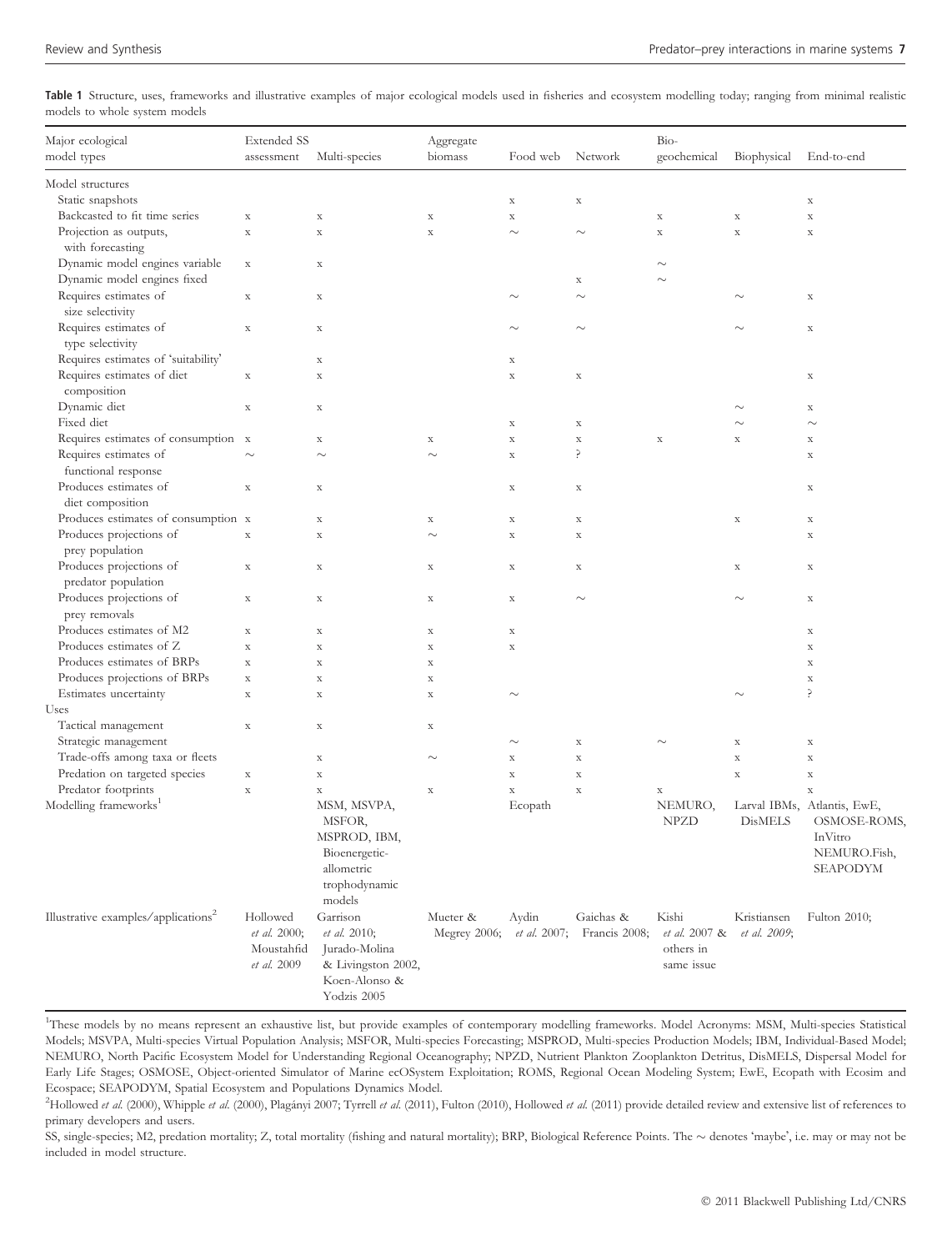comparison and evaluation of model predictions and estimated quantities.

Despite the obvious need for multi-species and ecosystem models for management and conservation of marine resources, most assessments models that are currently used in management applications address single-species sustainable yields without directly addressing predator–prey interactions. These traditional models may not capture time trends in predation mediated mortality and thereby can lead to overly optimistic biomass and yield projections. The general reluctance of fishery managers to implement multi-species modelling approaches as the primary method of assessing marine resources is largely attributed to the uncertainty of species interactions. Multi-species and ecosystem models require more information than standard single-species methods, and the ecological traits of many species, particularly non-target species, are poorly understood (e.g. diet composition, population size, spatial distribution, reproductive rates, metabolic rates, etc.). Consequently, increased data requirements for building credible multi-species models are prohibitive in some situations (Plagányi 2007).

The minimal realistic models that include predation mortality and provide tactical management advice have been most successful in the management arena to date (e.g. Moustahfid et al. 2009; Tyrrell et al. 2011). Examples include extended single-species models and multispecies approaches, such as production, statistical, virtual population analysis, and forecasting models (Table 1). These models are valuable for directly addressing questions related to trade-offs in yield between predators and prey where both are economically important. They also hold promise as tools for assessing trade-offs among different management strategies (Sainsbury et al. 2000; see Hollowed et al. 2011) and providing information to fisheries managers within a multi-species context. For example, Jurado-Molina & Livingson (2002) used MSVPA and MSFOR models to examine the influence of human and climate forcing on species interactions in an attempt to provide useful information to improve fisheries management. The more flexible versions of minimal realistic models include a variety of functional-response types, and statistical criteria are applied to select the best-fit functional responses or evaluate multiple possibilities within models (Moustahfid et al. 2010). Also, these modelling approaches are not limited to single-predator and single-prey functional-response models (and combinations thereof). For example, within multi-species virtual population analysis models, predation mortality is estimated using a functional relationship between per capita feeding rates on all prey types and total prey density. Selectivity parameters are then used to allocate the 'total prey biomass consumed' to different prey types (e.g. Garrison et al. 2010). The scaling issues discussed above are still relevant to the functional-response measurements in these models and also to the way that selectivity and other parameters are determined from field data.

Aggregate biomass, food web, and network models address predator–prey interactions without including a functional response, because they are snapshots of food webs at a particular point in time (Table 1). These strategic ⁄ heuristic models are used to assess the status of resources as major groups⁄ clusters (e.g. Mueter & Megrey 2006), and to evaluate species interactions, energy flows, and the network structure of the system surrounding fishery stocks (e.g. Aydin et al. 2007). They are valuable for identifying critical ecological interactions of target and non-target species for fishery scientists and managers (Gaichas & Francis 2008), or for identifying stocks with higher predation mortality than fishing mortality, which might benefit

from multi-species approaches (Gaichas et al. 2010). These models do not provide tactical advice, but they still inform management about critical processes supporting sustainability and potential trade-offs among fisheries. Other ecosystem models that typically do not include functional responses are biogeochemical and biophysical models (or dynamic system models; Table 1). These models are used independently for strategic planning, i.e. forecasting and spatial planning, and are included as submodels in whole system modelling frameworks. The biogeochemical models are useful for evaluating fish within the context of broader material/environmental fluxes in a system and are especially valuable for modelling chemical accumulation in marine food webs. The biophysical models are mostly coupled with IBMs and address questions regarding the influence of physical/environmental conditions on low trophic level resources, recruitment processes and stock dynamics. An important challenge of biophysical models is that they require known or estimated responses of fish to environmental conditions, but these responses are often uncertain or are solely based on correlative relationships between fish stocks and the environment.

Individual based models incorporating predator and prey behavioural rules have become an increasingly popular tool to model trophic interactions (Grimm & Railsback 2005 and references therein; Table 1). Behaviour related to movement and inherent physical capabilities (e.g. reactive distance, swimming speed, visual range, capture success) can be used to derive theoretical numerical and functional responses, set boundaries for distribution of predators and prey, and understand spatial and temporal prey refugia. Within multispecies to whole-ecosystem modelling frameworks, IBMs can be used to simulate the behaviour of a foraging predator at a fine scale within a heterogeneous model landscape of the desired extent, and then results of many such simulations can be aggregated to obtain the emergent large-scale pattern (Fauchald 1999; Pascual & Levin 1999). However, model complexity, data needs, and computational costs of IBM modelling approaches greatly increase when the spatial structure of the habitat is specified and multiple species are included. Thus, IBMs are used to better understand a subset of predator and prey interactions (Rose et al. 1999) and to make comparisons with results from field data and ecosystem models, and are not typically used in larger food web models. Also, IBMs do not easily fit in with the datadriven parameter estimation framework used in fisheries stock assessments, whereas other multi-species ecosystem models (e.g. MSVPA or Ecopath with Ecosim) have this capacity. The future use of IBMs could be as a generating model for management strategy evaluation (Sainsbury et al. 2000); they are already beginning to be used in this role (McDonald et al. 2008).

Whole system or end-to-end models explicitly incorporate functional responses and similar predation processes (e.g. Atlantis, EwE, OSMOSE-ROMS, InVitro, Table 1). These models represent the dynamic, two-way coupling of all ecosystem components and the anthropogenic and natural drivers of the system (Fulton 2010). They have the most potential for testing management scenarios in complex systems that include fished stocks, predator–prey interactions, and other interactions. For example, they are useful for addressing questions such as: (1) what is the total sustainable yield/production from a given ecosystem and how might that vary under different management and climate scenarios? and (2) how stable is the fish community under different management and climate scenarios? However, these models are not yet commonly used in management applications because of their large data demands and issues of model size, uncertainty and application (non-stationarity) (Fulton 2010).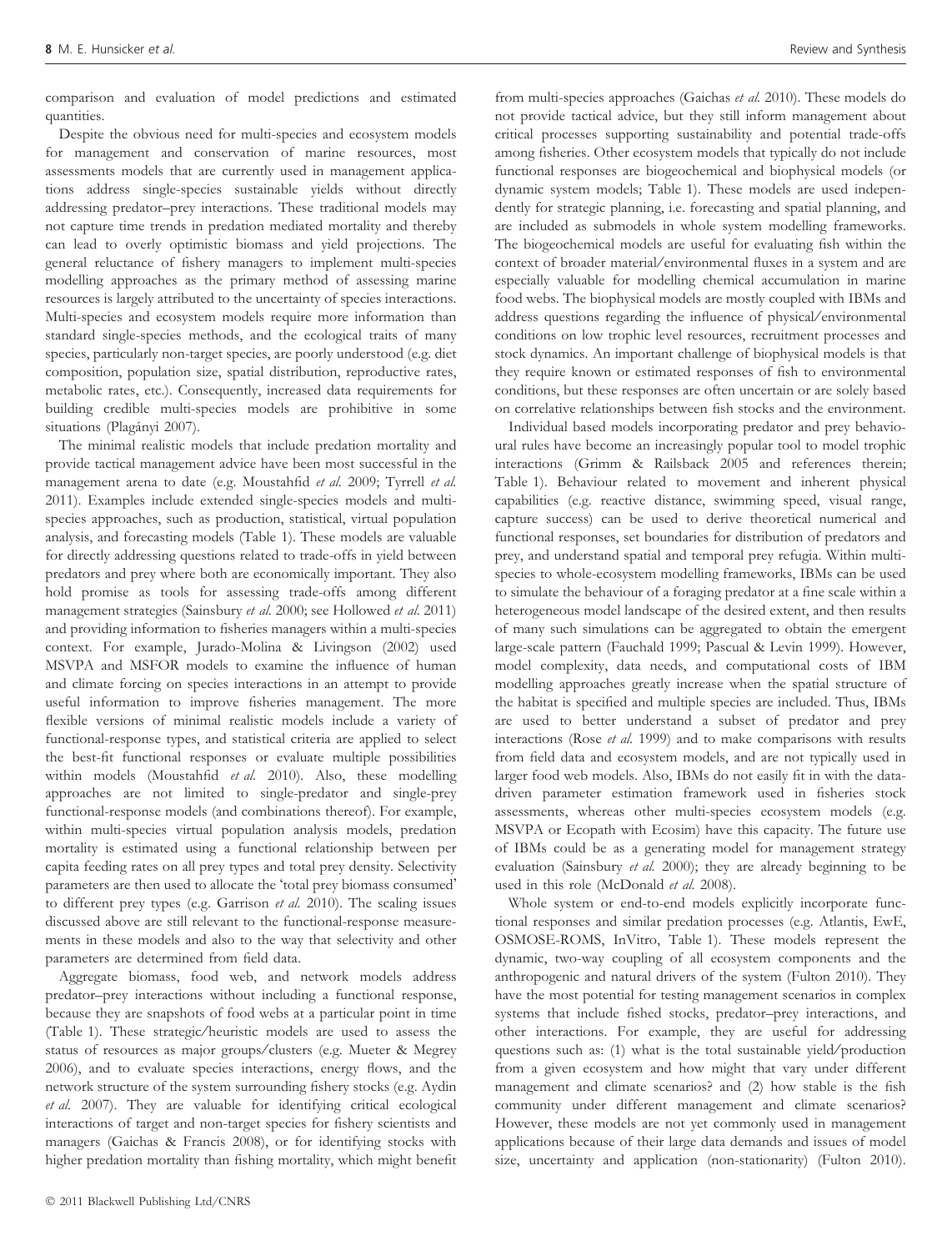At the core, whole system models require an understanding of predator–prey relationships and they warrant careful consideration of the functional response term. The form of the functional response used in both multi-species and ecosystem models can have a substantial impact on model behaviour and performance (Fulton et al. 2003; Koen-Alonso & Yodzis 2005). It seems prudent to be particularly mindful of groups with high turnover rates that are most responsive to changing ecosystem conditions, as they have been shown to be the most sensitive to model formulations (Fulton et al. 2003). Also, predator responses to forage species that are of increasing economic importance, including marine invertebrates such as squid and krill, deserve particular attention so that potential deleterious effects of their removal from marine food webs can be better identified. Furthermore, an improved understanding of the functional responses of invertebrate predators (e.g. squid, crustaceans) to prey densities is needed to elucidate their influence on community structure and their capacity to regulate prey populations.

# FUTURE DIRECTIONS

There are key opportunities and emerging ideas to advance our ability to understand and model predator–prey dynamics in marine ecosystems. For example, field-based estimates of predator responses could substantially improve our understanding of species interactions and elucidate the most appropriate form of the functional response model to represent feeding behaviour. Most of our progress in addressing questions related to functional and aggregative responses of marine fishes in the field has come from nearshore reefs (e.g. Anderson 2001) and much can be learned from these systems. However, findings based on reef fishes may have limited application to pelagic predator–prey interactions, where both predators and prey are highly mobile in three dimensions, making the scaling issue potentially more complicated.

Ongoing technological advances can provide us with the opportunity to validate experimental observations of pelagic fishes foraging behaviour in situ (e.g. baited cameras, animal-mounted cameras). Satellite tracking is becoming more common with large marine predators and has been used to record high-resolution behavioural data (Gleiss et al. 2009). Electronic markers (e.g. pop-up satellite tags) have also been proposed as an important tool for ecosystem-based fisheries management. These markers have the potential to reveal complex behavioural interactions between fish and their environments, thus enabling a better understanding of biological processes and better quantitative assessments of wild populations (Fromentin et al. 2009). Data that can provide insight into in situ foraging behaviour (e.g. telemetry, remote sensing) can help us determine how behaviour affects the inferences (e.g. average abundance, stomach samples, spatial distribution) made about fish populations and predator–prey interactions. For instance, modellers often have no way of knowing how predators and prey move in relation to environmental conditions and often assume a random distribution with predator⁄ prey encounters dependent on factors such as swimming speeds and visual range. Telemetry data could provide environmental preference models for predator and prey which would allow for improved predictions of predator and prey habitat use and thus their degree of overlap in space and time.

New technologies provide opportunities to precisely link predator densities and feeding levels to prey density under field conditions. Spatial and temporal variability in prey availability can produce 'hot

spots' and 'hot moments' of intense predation (e.g. Mello & Rose 2005) and the causes and consequences of these productive periods and regions are unknown. One recent advance is the use of satellite tracking to distinguish foraging hot spots of fish from their longdistance movement (Sims et al. 2009). In cases where predators have distinctive foraging behaviours, active-acoustics may be able to empirically describe the foraging response to local variation in prey abundance (Benoit-Bird & Au 2003). The use of this technology as a means to gain a better understanding of the importance of facilitation or interference within or between predator species should be explored. Alternatively, implantable tags that measure physiological parameters such as body temperature (Kitagawa et al. 2004), stomach pH (Papastamatiou et al. 2007), or activity patterns (Whitney et al. 2007) can provide detailed information on individual foraging rates. The interpretations of studies based on these technologies require independent assessment of prey fields, while similarly resolved and cooccurring information on prey distribution is often unavailable. Thus, these advances still remain a step away from directly measuring the foraging response to prey variation in support of robust predictions about population and community dynamics. However, there is recent evidence that predators may move in response to prey resources or landscape features other than prey density (Flaxman & Lou 2009; Laundre 2010), so the additional physical and physiological information provided by implantable tags could provide useful information despite not resolving the prey field. Ultimately, a better understanding is needed of what gives rise to gross patterns of covariation of predator and prey distribution (high, low overlap), how stable or dynamic those patterns are, and the implications for governing strength of bottom-up and top-down regulation. In general, the new technologies have a small sample size and a large cost, but the data are novel and often more robust relative to traditional sampling and indirect methods. However, these technologies should not be viewed as replacements of traditional sampling since the two data types are not interchangeable.

Essential to our understanding of marine fish population dynamics is how environmental conditions dictate the nature and intensity of predator–prey interactions. Changes in temperature conditions can affect species' phenology, resulting in shifts in marine fish distributions and the spatial and temporal scales at which predator–prey interactions occur. Temperature can also influence the behavioural components of the functional response such as handling and searching of the predator, the escape ability of prey, and individual growth rate and metabolism. Furthermore, increasing temperatures, increasing atmospheric  $CO<sub>2</sub>$  concentrations, and coastal eutrophication lead to decreased pH and dissolved oxygen concentrations. The impacts of environmental variables on predator responses need to be evaluated through predator–prey and food web modelling approaches (e.g. Logan & Wolesensky 2007) and included in model forecasting. Some environmental effects are beginning to be taken into account within a multi-species stock assessment context (e.g. Teschner et al. 2010) and in process-based whole ecosystem models (e.g. Atlantis, INVITRO, BEST-BSIERP modelling efforts). These efforts are valuable for improving our understanding of environmental influences on species interactions and our ability to predict how marine fish population dynamics may change under alternate climate scenarios.

Advances in statistical methodologies have the potential to address some of the issues relevant to spatial and temporal heterogeneity in species interactions. The variables affecting functional and numerical responses act in a non-additive fashion, which poses a serious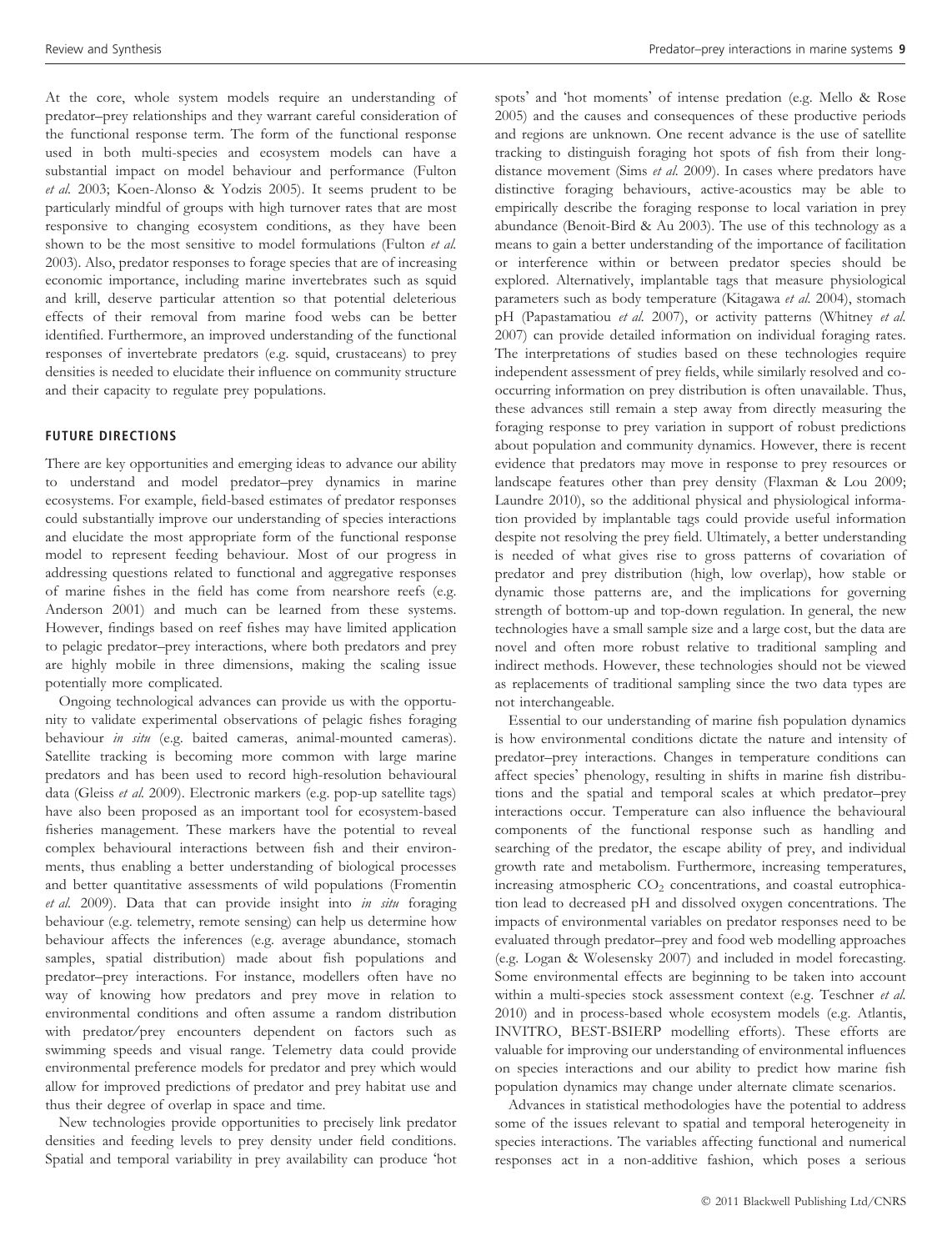challenge because predator responses are typically nonlinear, and it is difficult to quantify non-additivity in a nonlinear framework. However, there are a number of promising developments in the analysis of spatially variable and temporally non-stationary systems in a nonlinear framework. The variable coefficient generalised additive models (GAM; Wood 2006) have been used to model spatially variable species environment relationships (e.g. Bacheler et al. 2009) and density-dependent habitat selection (Bartolino et al. 2011). This modelling framework has great potential for evaluating how environmental conditions can modify the overlap between predator and prey. In cases of nonstationarity, the variable coefficient GAM can accommodate changing relationships over contrasting environmental phases via the inclusion of threshold formulation (e.g. Ciannelli et al. 2004). Wavelet analysis is also an emerging tool for finding the 'appropriate' scale or resolution at which to study marine predator–prey predator–prey systems. This versatile mathematical method can be used to analyse various features of a function on different scales (Nason 2008). The wavelet approach generally requires regularly spaced data, which are available in marine fisheries systems from fisheries trawl and hydroacoustic surveys. Furthermore, certain scaling issues in a fisheries setting may be addressed through simulation studies using cellular automata approaches. Cellular automata methods are process simulation methods that can be used to evaluate if and how spatially varying functional responses impact the estimation of these characteristics from data collected at various scales.

An important element of ecosystem-based management (Link 2010) is the need for an improved capacity to predict the indirect ecological effects that follow from targeted removal of species that act as key predators or prey within food webs (Francis et al. 2007). In ecological terms, this is equivalent to predicting interaction strengths. These have proven to be exceptionally difficult to measure except when long time series data are available (Ives et al. 2003) that span periods when dominant biophysical forcing functions have not shifted. These conditions are typically not met for marine ecosystems; the ecological landscape can be fundamentally altered by decadal-scale changes in climate that shifts communities into new states (Hunt et al. 2002), as well as seasonal, if not daily, shifts in oceanographic phenomena. One promising avenue is the development of heuristic rules of thumb that describe the ecological contexts under which strong or weak interactions are most likely. For example, an overall pattern gleaned from the work of Frank et al. (2006) suggests that top-down control may be more prevalent in low productive northern latitudes while bottom-up forcing may prevail in highly productive southern latitudes.

# CONCLUSION

The number and complexity of tools available to model marine ecosystems and to identify critical predator–prey interactions for fishery management are growing rapidly. Although they are not yet widely accepted in management applications, they do afford an unprecedented understanding of the importance of predator–prey interactions in the marine ecosystem organisation. Most such models require estimates of trophic interaction strengths and predator functional responses, and we have reviewed some complications that should be accounted for when modelling those processes. Notably, our understanding of functional responses has moved beyond simple Type I, II, and III curves to include multiple prey types, spatial

heterogeneity and multi-predator interactions. Some problems related to the scale mismatches that occur when estimating functional responses and predation rates can be handled using scale transition theory, although that approach has only been used in a few cases and does require extensive, scale-appropriate sampling. Other emerging techniques and novel sampling technologies may improve our ability to accommodate the non-additivity of nonlinear predator functional responses. However, the sheer number and diversity of habitats that marine fishes inhabit make a one-size-fitsall theory of predation unlikely to be applicable, at least without proper consideration of the idiosyncrasies that various marine ecosystems introduce to the predation process. Nonetheless, the exploration of appropriate functional forms and scalability should not delay the use of marine ecosystem models when robust outcomes are evident. This is especially true given the increasing evidence that demographic density dependence in at least demersal marine fishes is often caused by predation (review by Hixon & Jones 2005).

#### ACKNOWLEDGEMENTS

This manuscript is a product of the workshop 'Predator-prey interactions in marine ecosystems' held at Oregon State University on March 16–18, 2010. We thank the joint NSF/NOAA Comparative Analysis of Marine Ecosystem Organization (CAMEO) programme for funding this work. We thank L. Fuiman, F. Guichard, G. Huse, B. Laurel, C. Möllmann, S. Neuenfeldt, A. Rindorf and J. Zhu for their valuable contributions to the workshop discussions. We also thank the journal Editors and anonymous referees for their comments and suggestions for improving this manuscript.

# **AUTHORSHIP**

This manuscript stemmed from the workshop 'Predator-prey interactions in marine ecosystems' held at Oregon State University. All authors participated in large and small group discussions at the workshop. JAB, MEH, TWA, VF, WJS, HWV, SZ contributed to the development of ideas and original text for the section Predatory impacts and interactions'. JWW, KMB, GE, TH, DWJ, HS developed the ideas and original text for the section Dealing with the problem of scale'. LC, TEE, KSC, KC, DR, KV developed the ideas and original text for statistical methodology and future research directions. SG, MEH, JSL, JFK, RDB, GAR, KTF, and MAH contributed to the development of ideas and original text for ecosystem modelling and management and future research directions. In addition, MEH contributed to much of the writing and editing of the manuscript. LC and KMB created the original outline for this manuscript and assisted in the writing and editing process. JAB and JWW played an integral role in the synthesis and editing of the sections 'Predatory impacts and interactions' and 'Dealing with the problem of scale', respectively. JSL, TEE, RDB, and MAH edited multiple versions of this manuscript.

# **REFERENCES**

- Abrams, P.A. (1994). Should prey overestimate the risk of predation. Am. Nat., 144, 317–328.
- Abrams, P.A. & Ginzburg, L.R. (2000). The nature of predation: prey dependent, ratio dependent or neither? Trends Ecol. Evol., 15, 337–341.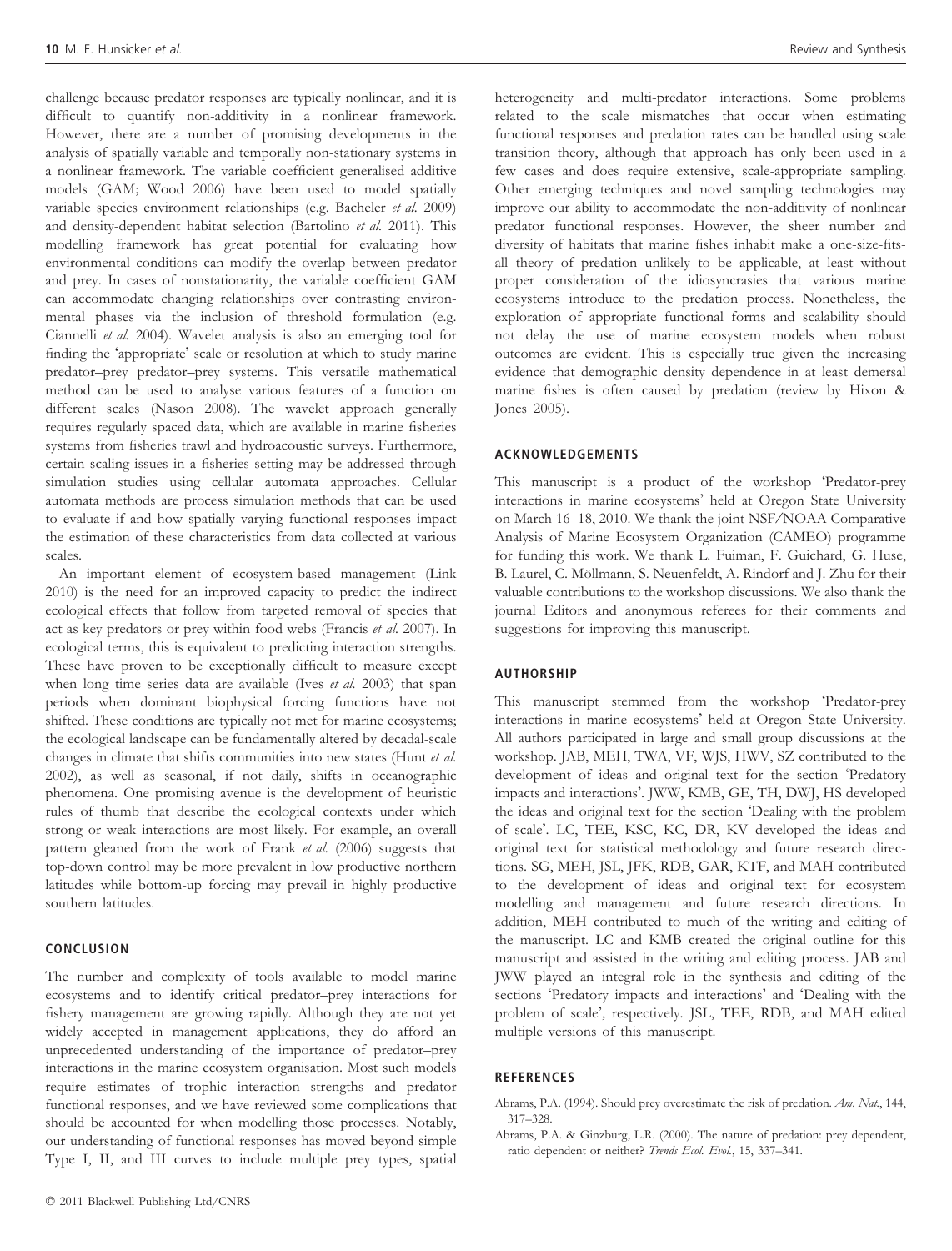- Abrams, P.A. & Matsuda, H. (2005). The effect of adaptive change in the prey on the dynamics of an exploited predator population. Can. J. Fish. Aquat. Sci., 62, 758-766.
- Anderson, T.W. (2001). Predator responses, prey refuges, and density-dependent mortality of a marine fish. Ecology, 82, 245–257.
- Aydin, K., Gaichas, S., Ortiz, I., Kinzey, D. & Friday, N. (2007). A comparison of the Bering Sea, Gulf of Alaska, and Aleutian Islands large marine ecosystems through food web modeling. NOAA Technical Memorandum NMFS-AFSC-178.
- Bacheler, N.M., Bailey, K.M., Ciannelli, L., Bartolino, V. & Chan, K.S. (2009). Density-dependent, landscape, and climate effects on spawning distribution of walleye pollock Theragra chalcogramma. Mar. Ecol. Prog. Ser., 391, 1-12.
- Bartolino, V., Ciannelli, L., Bacheler, N.M. & Chan, K.S. (2011). Ontogeny and sex disentangle density-dependent and density-independent spatiotemporal dynamics of a marine fish population. Ecology, 92, 189–200.
- Benoit-Bird, K.J. & Au, W.W.L. (2003). Prey dynamics affect foraging by a pelagic predator (Stenella longirostris) over a range of spatial and temporal scales. Behav. Ecol. Sociobiol., 53, 364–373.
- Bergström, U. & Englund, G. (2002). Estimating predation rates in experimental systems: scale-dependent effects of aggregative behaviour. Oikos, 97, 251–259.
- Bergström, U. & Englund, G. (2004). Spatial scale, heterogeneity and functional responses. J. Anim. Ecol., 73, 487–493.
- Bergström, U., Englund, G. & Leonardsson, K. (2006). Plugging space into predator-prey models: an empirical approach. Am. Nat., 167, 246–259.
- Bianchi, F.J.J.A., Schellhorn, N.A. & van der Werf, W. (2009). Foraging behaviour of predators in hetergeneous landscapes: the role of perceptual ability and diet breadth. Oikos, 118, 1363–1372.
- Buckel, J.A. & Stoner, A.W. (2004). Negative effects of increasing group size on foraging in two estuarine piscivores. J. Exp. Mar. Biol. Ecol., 307, 183–196.
- Chesson, P.L. (1984). Variable predators and switching behavior. Theor. Popul. Biol., 26, 1–26.
- Christensen, V. & Walters, C.J. (2004). Ecopath with Ecosim: methods, capabilities and limitations. Ecol. Model, 172, 109-139.
- Ciannelli, L., Chan, K.S., Bailey, K.M. & Stenseth, N.C. (2004). Nonadditive effects of the environment on the survival of a large marine fish population. Ecology, 85, 3418–3427.
- Clark, J.S., Carpenter, S.R., Barber, M., Collins, S., Dobson, A., Foley, J.A. et al. (2001). Ecological forecasts: an emerging imperative. Science, 293, 657-660.
- DeAngelis, D.L. (1975). Stability and connectance in food web models. Ecology, 56, 238–243.
- Denny, M.W., Helmuth, B., Leonard, G.H., Harley, C.D.G., Hunt, L.J.H. & Nelson, E.K. (2004). Quantifying scale in ecology: lessons from a wave-swept shore. Ecol. Monogr., 74, 513–532.
- Englund, G. & Cooper, S.D. (2003). Scale effects and extrapolation in ecological experiments. Adv. Ecol. Res., 33, 161-213.
- Englund, G. & Hamback, P.A. (2007). Scale dependence of immigration rates: models, metrics and data. J. Anim. Ecol., 76, 30–35.
- Englund, G. & Leonardsson, K. (2008). Scaling up the functional response for spatially heterogeneous systems. Ecol. Lett., 11, 440-449.
- Essington, T.E. & Hansson, S. (2004). Predator-dependent functional responses and interaction strengths in a natural food web. Can. J. Fish. Aquat. Sci., 61, 2215– 2226.
- Fauchald, P. (1999). Foraging in a hierarchical patch system. Am. Nat., 153, 603– 613.
- Fiksen, Ø., Utne, A.C.W., Aksnes, D.L., Eiane, K., Helvik, J.V. & Sundby, S. (1998). Modelling the influence of light, turbulence and ontogeny on ingestion rates in larval cod and herring. Fish. Oceanogr., 7, 355-363.
- Flaxman, S.M. & Lou, Y. (2009). Tracking prey or tracking the prey's resource? Mechanisms of movement and optimal habitat selection by predators. J. Theor. Biol., 256, 187–200.
- Folke, C., Carpenter, S., Walker, B., Scheffer, M., Elmqvist, T., Gunderson, L. et al. (2004). Regime shifts, resilience, and biodiversity in ecosystem management. Annu. Rev. Ecol. Evol. Syst., 35, 557-581.
- Francis, R.C., Hixon, M.A., Clarke, M.E., Murawski, S.A. & Ralston, S. (2007). Fisheries management - ten commandments for ecosystem-based fisheries scientists. Fisheries, 32, 217–233.
- Frank, K.T., Petrie, B., Choi, J.S. & Leggett, W.C. (2005). Trophic cascades in a formerly cod-dominated ecosystem. Science, 308, 1621–1623.
- Frank, K.T., Pertrie, B., Shackell, N.L. & Choi, J.S. (2006). Reconciling differences in trophic control in mid-latitude marine ecosystems. Ecol. Lett., 9, 1096–1105.
- Fromentin, J.M., Ernande, B., Fablet, R. & de Pontual, H. (2009). Importance and future of individual markers for the ecosystem approach to fisheries. Aquat. Living Resour., 22, 395–408.
- Fulton, E.A. (2010). Approaches to end-to-end ecosystem models. *J. Mar. Syst.*, 81, 171–183.
- Fulton, E.A., Smith, A.D.M. & Johnson, C.R. (2003). Mortality and predation in ecosystem models: is it important how these are expressed? Ecol. Model, 169, 157-178.
- Gaichas, S.K. & Francis, R.C. (2008). Network models for ecosystem-based fishery analysis: a review of concepts and application to the Gulf of Alaska marine food web. Can. J. Fish. Aquat. Sci., 65, 1965-1982.
- Gaichas, S.K., Aydin, K.Y. & Francis, R.C. (2010). Using food web model results to inform stock assessment estimates of mortality and production for ecosystembased fisheries management. Can. J. Fish. Aquat. Sci., 67, 1490-1506.
- Garrison, L.P., Link, J.S., Kilduff, D.P., Cieri, M.D., Maffley, B., Vaughan, D.S. et al. (2010). An expansion of the MSVPA approach for quantifying predator-prey interactions in exploited fish communities. ICES J. Mar. Sci., 67, 856– 870.
- Gleiss, A.C., Norman, B., Liebsch, N., Francis, C. & Wilson, R.P. (2009). A new prospect for tagging large free-swimming sharks with motion-sensitive dataloggers. Fish. Res., 97, 11–16.
- Grimm, V. & Railsback, S.F. (2005). Individual-Based Modeling and Ecology. Princeton University Press, Princeton.
- Halley, J.M. (1996). Ecology, evolution and 1/f-noise. Trends Ecol. Evol., 11, 33-37.
- Hassell, M. (1966). Evaluation of parasite or predator responses. J. Anim. Ecol., 35, 65–75.
- Hixon, M.A. & Carr, M.H. (1997). Synergistic predation, density dependence, and population regulation in marine fish. Science, 277, 946-949.
- Hixon, M.A. & Jones, G.P. (2005). Competition, predation, and density-dependent mortality in demersal marine fishes. Ecology, 86, 2847–2859.
- Holling, C.S. (1959). The Components of Predation as Revealed by a Study of Small Mammal Predation of the European Pine Sawfly. Canadian Entomologist, 91, 293–320.
- Hollowed, A.B., Bax, N., Beamish, R., Collie, J., Fogarty, M., Livingston, P. et al. (2000). Are multispecies models an improvement on single-species models for measuring fishing impacts on marine ecosystems? ICES J. Mar. Sci., 57, 707-719.
- Hollowed, A. B., Aydin, K.Y., Essington, T.E., Ianelli, J.N., Megrey, B.A., Punt, A.E. et al. (2011). Experience with quantitative ecosystem assessment tools in the northeast Pacific. Fish Fish., 12, 189–208.
- Hunt, G.L., Stabeno, P., Walters, G., Sinclair, E., Brodeur, R.D., Napp, J.M. et al. (2002). Climate change and control of the southeastern Bering Sea pelagic ecosystem. Deep-Sea Res. PT II, 49, 5821-5853.
- Ives, A.R., Dennis, B., Cottingham, K.L. & Carpenter, S.R. (2003). Estimating community stability and ecological interactions from time-series data. Ecol. Monogr., 73, 301–330.
- Jeschke, J.M., Kopp, M. & Tollrian, R. (2002). Predator functional responses: discriminating between handling and digesting prey. Ecol. Monogr., 72, 95– 112.
- Jurado-Molina, J. & Livingson, P.A. (2002). Climate-forcing effects on trophically linked groundfish populations: implications for fisheries management. Can. J. Fish. Aquat. Sci., 59, 1941–1951.
- Keeling, M.J., Wilson, H.B. & Pacala, S.W. (2000). Reinterpreting space, time lags, and functional responses in ecological models. Science, 290, 1758-1761.
- Kinzey, D. & Punt, A.E. (2009). Multispecies and single-species models of fish population dynamics: comparing parameter estimates. Nat. Res. Model., 22, 67–104.
- Kishi, M.J., Kashiwai, M., Ware, D.M., Megrey, B.A., Eslinger, D.L., Werner, F.E. et al. (2007). NEMURO - a lower trophic level model for the North Pacific marine ecosystem. Ecol. Model, 202, 12-25.
- Kitagawa, T., Kimura, S., Nakata, H. & Yamada, H. (2004). Diving behavior of immature, feeding Pacific bluefin tuna (Thunnus thynnus orientalis) in relation to season and area: the East China Sea and the Kuroshio-Oyashio transition region. Fish. Oceanogr., 13, 161–180.
- Koen-Alonso, M. & Yodzis, P. (2005). Multi-species modeling of some components of northern and central, Patagonia, Argentina. Can. J. Fish. Aquat. Sci., 62, 1490–1512.